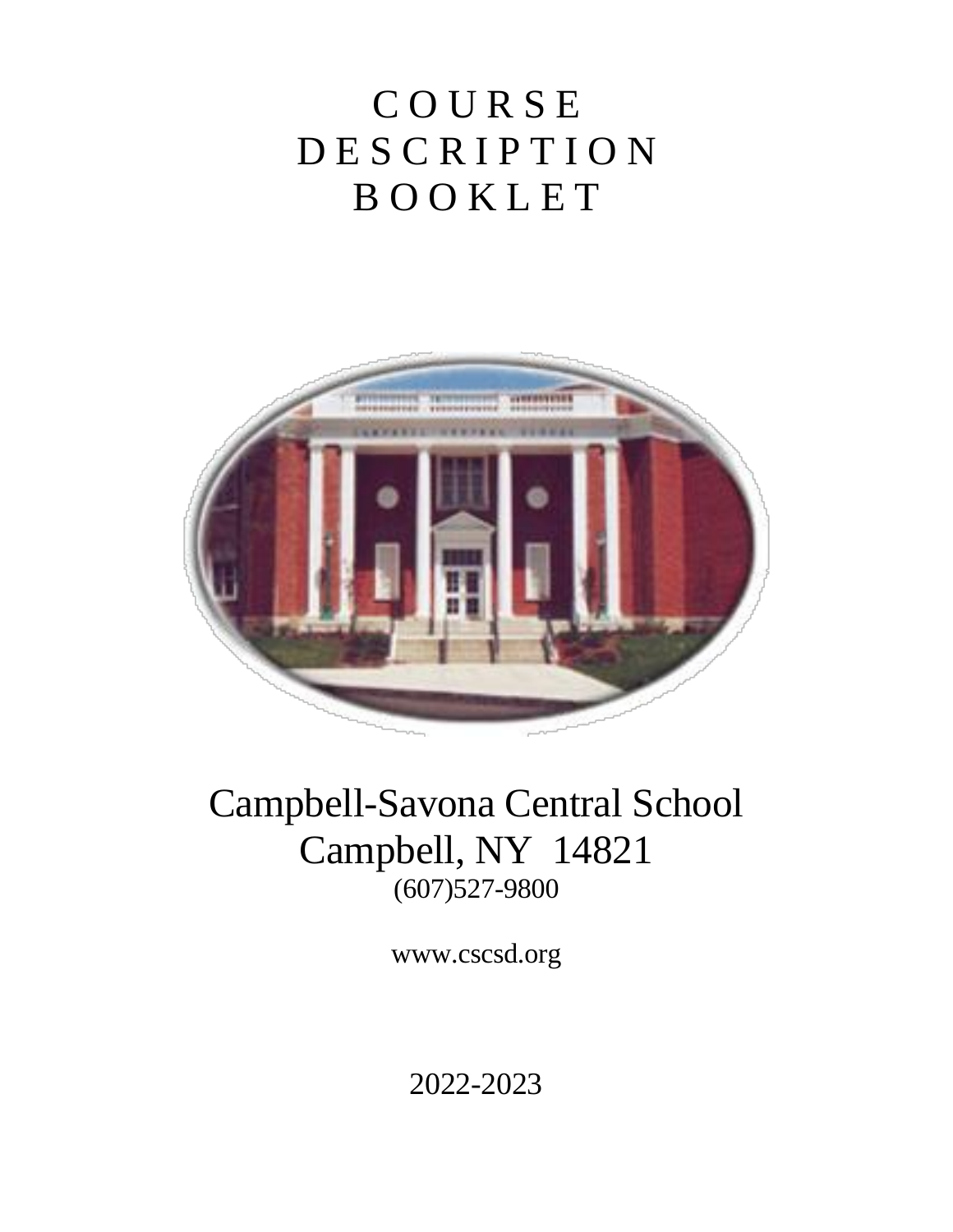## **Table of Contents:**

| Introduction, Graduation Requirements, ACE Courses, STEM, etc. | $2 - 8$   |
|----------------------------------------------------------------|-----------|
| English                                                        | $9 - 11$  |
| <b>Social Studies</b>                                          | $11 - 13$ |
| Math                                                           | $14 - 16$ |
| Science                                                        | $16 - 18$ |
| Foreign Language                                               | $18 - 19$ |
| Art                                                            | $19 - 20$ |
| Music                                                          | $20 - 21$ |
| Technology                                                     | 22        |
| Physical Education & Health                                    | $22 - 23$ |
| <b>Business</b>                                                | $23 - 24$ |
| <b>Driver Education</b>                                        | 24        |
| Other                                                          | 25        |
| Career and Technical Education (CTE)                           | $26 - 27$ |
| <b>Online and Distance Learning Courses</b>                    | $28 - 29$ |
|                                                                |           |

### **Introduction and Instructions**

31 To plan your program for high school, you will need to have certain information available to you. This handbook includes:

- 33 1) Graduation requirements, and
- 34 2) Descriptions of courses tentatively available at Campbell-Savona.

36 You will be seen in a group to receive needed information and then problems and questions will be handled on an individual basis. We will collect your registration forms and then mail a copy home to your parents. We will give you and your parents a deadline for any changes you may have. You should contact Mr. Holmes or Ms. Wetherbee if you or your parents have any questions.

Course selections for next year must be made in final form by a date to be announced. You will be making a commitment with your selection, so take it seriously and sign up for courses that meet **your** needs. It should be understood that it may 43 not be possible to take every course you select because of **schedule conflicts, insufficient enrollment, budgetary**  44 **limitations, class size, etc**.

As a general policy, every student should carry a minimum of 6 1/2 credits. This may vary depending upon the student's ability, program, and course difficulty. Please note: we require that you have no more than four (4) study halls per cycle, so choose your courses accordingly.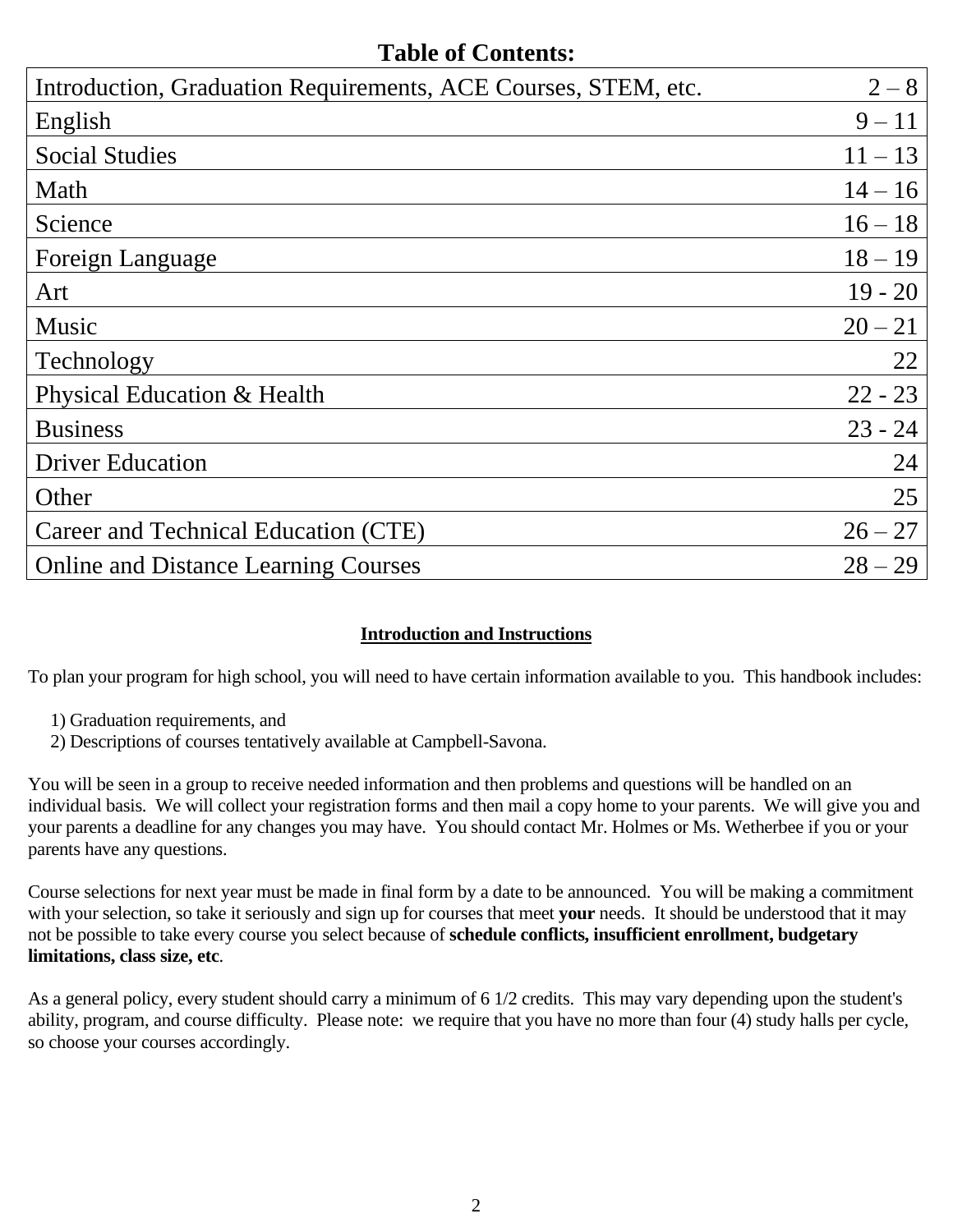#### **Minimum Graduation Requirements**

| <b>SUBJECT</b>              | <b>LOCAL DIPLOMA</b>   | <b>REGENTS DIPLOMA</b> | <b>REGENTS DIPLOMA</b><br>WITH ADVANCED<br><b>DESIGNATION</b> |
|-----------------------------|------------------------|------------------------|---------------------------------------------------------------|
| English                     | 4 credits              | 4 credits              | 4 credits                                                     |
| <b>Social Studies</b>       | 4 credits              | 4 credits              | 4 credits                                                     |
| $Math*$                     | 3 credits              | 3 credits              | 3 credits                                                     |
| Science*                    | 3 credits              | 3 credits              | 3 credits                                                     |
| Fine Arts                   | 1 credit               | 1 credit               | 1 credit                                                      |
| Health                      | $\frac{1}{2}$ credit   | $\frac{1}{2}$ credit   | $\frac{1}{2}$ credit                                          |
| <b>Physical Education</b>   | 2 credits over 4 years | 2 credits over 4 years | 2 credits over 4 years                                        |
| Second Language**           | 1 credit               | 1 credit               | 3 credits                                                     |
| Electives                   | $3\frac{1}{2}$ credits | $3\frac{1}{2}$ credits | $1\frac{1}{2}$ credits                                        |
| <b>Total Credits Earned</b> | 22 credits             | 22 credits             | 22 credits                                                    |

\*The expectation is that CSCS students will take math and science each year.

\*\* Students may choose to substitute a 5-credit sequence in Career and Technical Education (CTE) or Fine Arts for their Foreign Language requirement

#### 55 **Required exams for certain diplomas:**

#### 57 **Regents Diploma**

Students must score a 65 or higher, unless otherwise exempt\*, on the following Regents exams: Algebra I

60 One Science (Earth Science, Living Environment, Chemistry, or Physics) Comprehensive English United States History and Government

Global History and Geography

\*An exemption (EX) is equivalent to earning Regents credit.

#### 67 **Regents Diploma with Advanced Designation**

Students must score a 65 or higher, unless otherwise exempt, on the following Regents exams: Algebra I, Geometry and Algebra II Two Sciences (Living Environment plus one of the following: Earth Science, Chemistry, or Physics) Comprehensive English United States History and Government Global History and Geography Comprehensive Spanish Local Exam

#### 76 **Regents Diploma with Advanced Designation with Math Annotation**

**Eligible**: Students who complete all course work and testing requirements for the Regents Diploma with Advanced Designation and who pass, with a score of 85 or better, unless otherwise exempt, on three Regents exams in mathematics.

#### 81 **Regents Diploma with Advanced Designation with Science Annotation**

**Eligible**: Students who complete all course work and testing requirements for the Regents Diploma with Advanced Designation and who pass, with a score of 85 or better, unless otherwise exempt, on three Regents exams in science.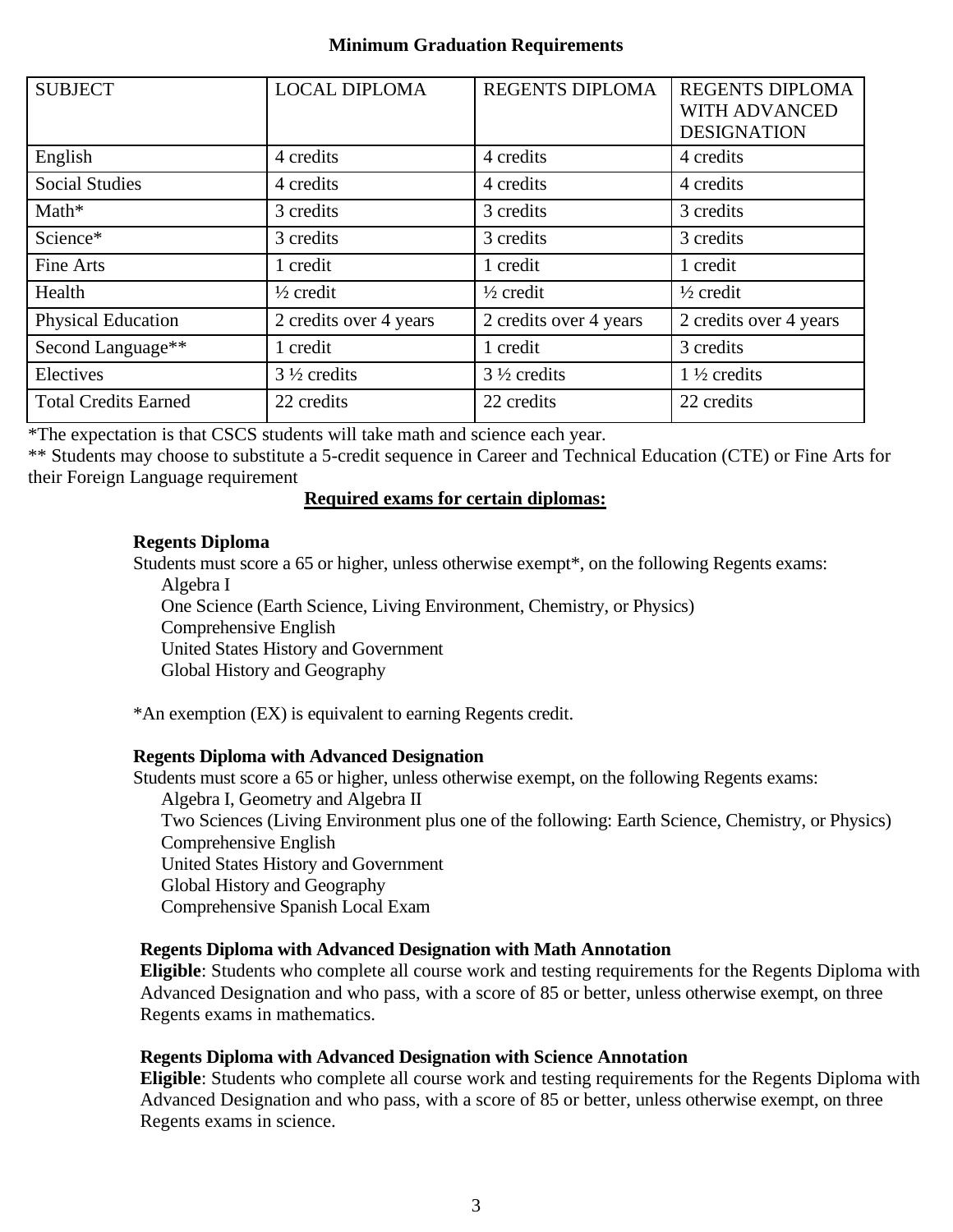#### 87 **Local Diploma**

88 For Students with Disabilities, who do not pass a specific Regents exam, the testing requirements for a Local Diploma may be met by scoring a  $55 - 64$  on a Regents Exam.

#### **Diploma with Honors**

In order to earn honors designation, a student will achieve an average of 90 %, unless otherwise exempt, in 94 all Regents required for the diploma. Honors may be awarded for both the Regents Diploma and the Regents Diploma with Advanced Designation. Each Regents exams score carries a weight of one. Averages below 90.0 % shall not be rounded upward to 90 %.

#### 98 **Diploma with CTE Endorsement**

Attend a 2-year BOCES program and meet the requirements as established by BOCES for this endorsement.

#### **Career Development and Occupational Studies (CDOS) Commencement Credential**

For students with disabilities who have completed at least 54 hours of work based learning, 216 hours in technical education, completed employability profile and career plan. This credential can be used as a stand alone exiting credential or in conjunction with a Local or Regents diploma.

#### **Skills and Achievement Commencement Credential (SACC)**

For students with disabilities who are New York State Alternate Assessment eligible (NYSAA).

#### **Appeal Process information:**

The Regents has implemented an Appeals Process that allows general education students and students with a disability who fails to attain a passing score on a required Regents examination for graduation to appeal his or her score if the student meets the following criteria:

- General Education students have to score a 60-64 on a required Regents exam for graduation;
- Students with Disabilities, who have been approved through CSE to have the low-pass safety net, have to score within three points of 55 (i.e.  $52$ ,  $53$ ,  $54$ ) on a required Regents exam for graduation;
- has received academic intervention services by the school in the subject area of the examination;
- has attained a course average in the subject area of the examination that meets or exceeds the required passing grade by the school; and,
- is recommended for an exemption to the passing score by his or her teacher or department chairperson in the subject area of the examination.

Students who successfully appeal one Regents Exam receive a Regents diploma, and students who successfully appeal two Regents Exams will receive a local diploma. If a student with disabilities, who can appeal up to 2 exams, uses the appeal process for a low pass on either one or two exams, then the student will earn a local diploma.

#### **Compensatory Option:**

Students with disabilities who score between a 45-54 on a Regents exam required for graduation, other than the English and Math exams, may, for the purposes of earning a local diploma, be compensated by a score of 65 or higher on the other required Regents exams. Students shall not use the compensatory score option if the student is using a passing score on any RCT exam and must have satisfactory attendance.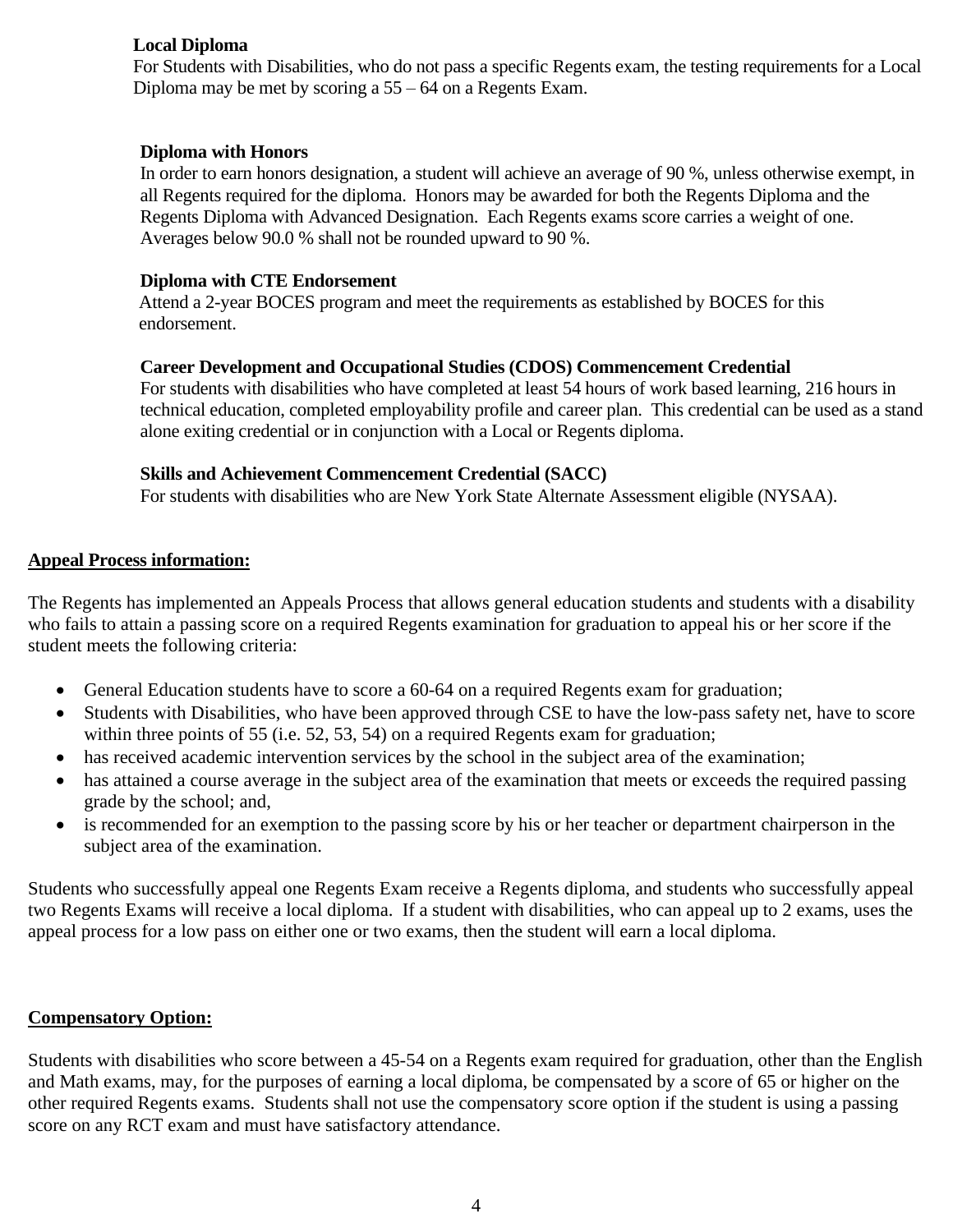#### The 4+1 Option:

The "4+1" option permits a student to meet graduation assessment requirements by passing Regents examinations in English Language Arts, Math, Science, and Social Studies, plus an additional Regents examination or a comparably rigorous examination approved by the Commissioner.

The 4+1 pathway option does not change existing graduation course or credit requirements and students must continue to meet all current course and 22 units of credit requirements, even if they were to elect to take advantage of the  $4+1$ option.

The regulations create graduation pathways in the Humanities; Science Technology, Engineering and Math (STEM); Biliteracy/Languages Other Than English (LOTE); Career and Technical Education (CTE), and the Arts; students pursuing any of these pathways must pass one of the following assessments in place of the fifth assessment currently required for graduation:

- One additional social studies Regents exam or Department-approved alternative (Humanities Pathway); or
- One additional Regents exam in a different course in mathematics or science or a Department-approved alternative (STEM Pathway); or
- A pathway assessment in a Language Other Than English (LOTE) approved by the Commissioner (which could include a Biliteracy Pathway); or
- A career and technical education pathway assessment approved by the Commissioner, following successful completion of an approved CTE program (CTE Pathway); or
- An arts pathway assessment approved by the Commissioner (Arts Pathway)

#### 166 **Adding/Dropping Classes:**

The course registration process is a very involved and serious matter for students. The guidance office spends a lot of time working with students and parents to develop an appropriate course of study. It is important for students and parents to communicate throughout the scheduling process. Schedule changes should be made over the summer, to ensure students are prepared for classes in September. Dates and times for such meetings will be included when student schedules are mailed home in August. There are certain situations that may arise which warrant a schedule change once school begins. However, in most situations students should remain in the courses they have signed up for.

#### **Procedure for adding/dropping a course:**

The add/drop dates run between the beginning of the 3<sup>rd</sup> week and the end of the 5<sup>th</sup> week of the school year. The procedure for dropping or adding a course requires that a student first talk with the respective teacher. Then, a "Student 177 Schedule Change" form is obtained from the student's guidance counselor. This form must first be signed by the parent/guardian and then signed by the teacher. Once all signatures have been received, the signed form is returned to the 179 guidance counselor, who will officially change the schedule. Until all of the above steps are completed, students are to follow their existing schedule.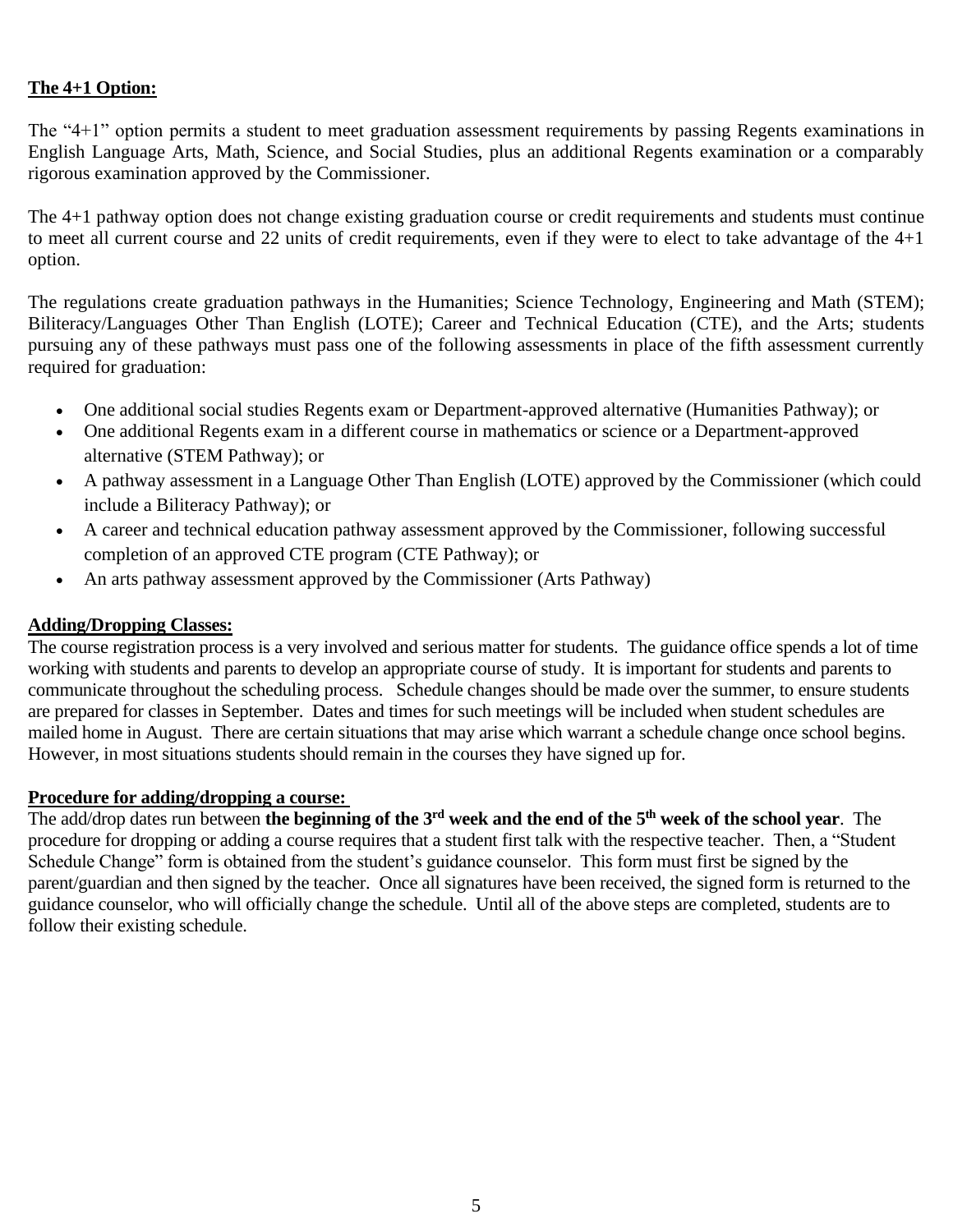#### **High School Grade Level Assignments:**

To be promoted to the next grade level, students in grades 9-12 must have earned the following minimum number of credits:

| Grade 10 –  | Freshmen who have earned 5.5 credits will be promoted to the $10th$ grade.  |
|-------------|-----------------------------------------------------------------------------|
| Grade 11 –  | Sophomores who have earned 11 credits will be promoted to the $11th$ grade. |
| Grade $12-$ | Juniors who have earned 16.5 credits will be promoted to the $12th$ grade.  |

Students will not be moved ahead of their regular class status. Students may have the opportunity to "double-up" their  $11<sup>th</sup>$  and  $12<sup>th</sup>$  grade years.

#### 207 **AIS 0 credit**

School districts are required to provide **A**cademic **I**ntervention Services (AIS) to students who score below the State designated performance level on State Assessments and who are at risk of not meeting State learning standards or 210 graduation requirements. Students who score below the designated performance levels on elementary, intermediate, and commencement-level State assessments in English Language Arts, Mathematics, Social Studies, and Science are automatically placed in AIS.

#### **ACE COURSES**

Accelerated College Education (ACE) is a high school concurrent enrollment program where juniors and seniors are able 217 to earn college credit from Corning Community College (CCC) in approved courses. All ACE instructors are high school 218 teachers who have been approved through the college as adjunct instructors. In addition ACE is an accredited program 219 through the National Alliance of Concurrent Enrollment Partnerships (NACEP) which is the national accrediting body for concurrent enrollment programs. In order to comply with NACEP certification and maintain the integrity of ACE courses, all college courses taught at the high schools must have the same criteria and requirements as their counterparts offered at the college. ALL students taking these courses MUST meet the prerequisite for the course to guarantee they receive college credit. To ensure quality and student success, we must follow these guidelines. Prerequisites are listed for ACE courses throughout this booklet.

Campbell-Savona students also have the opportunity to fulfill high school course requirements by taking courses at an accredited post-secondary institution. Courses that will be transferred onto the student's Campbell-Savona transcript will be courses that are available to students who are educated in-house. This means if Campbell-Savona offers an ACE (concurrent enrollment) course within our high school, a student can transfer in the equivalent course if taken at another college/university. The course name, final grade and credit will be placed on the student's Campbell-Savona transcript. This opportunity exists pending the prior approval of the High School Guidance Counselor as well as the High School Principal.

Students who request to take ACE courses must keep in mind the level of challenge, difficulty and time required for each course. As a general rule of thumb, it is recommended that for each college credit taken, a student should dedicate 236 3 hours per week per credit. For a 3-credit course, that would mean it is recommended that a student spend 9 hours per week studying and preparing for the course. While CSCS does not limit the number of ACE courses a student can take 238 per semester, we do ask that students carefully consider the balance in their course load and extracurricular activities so that they can have a successful school experience.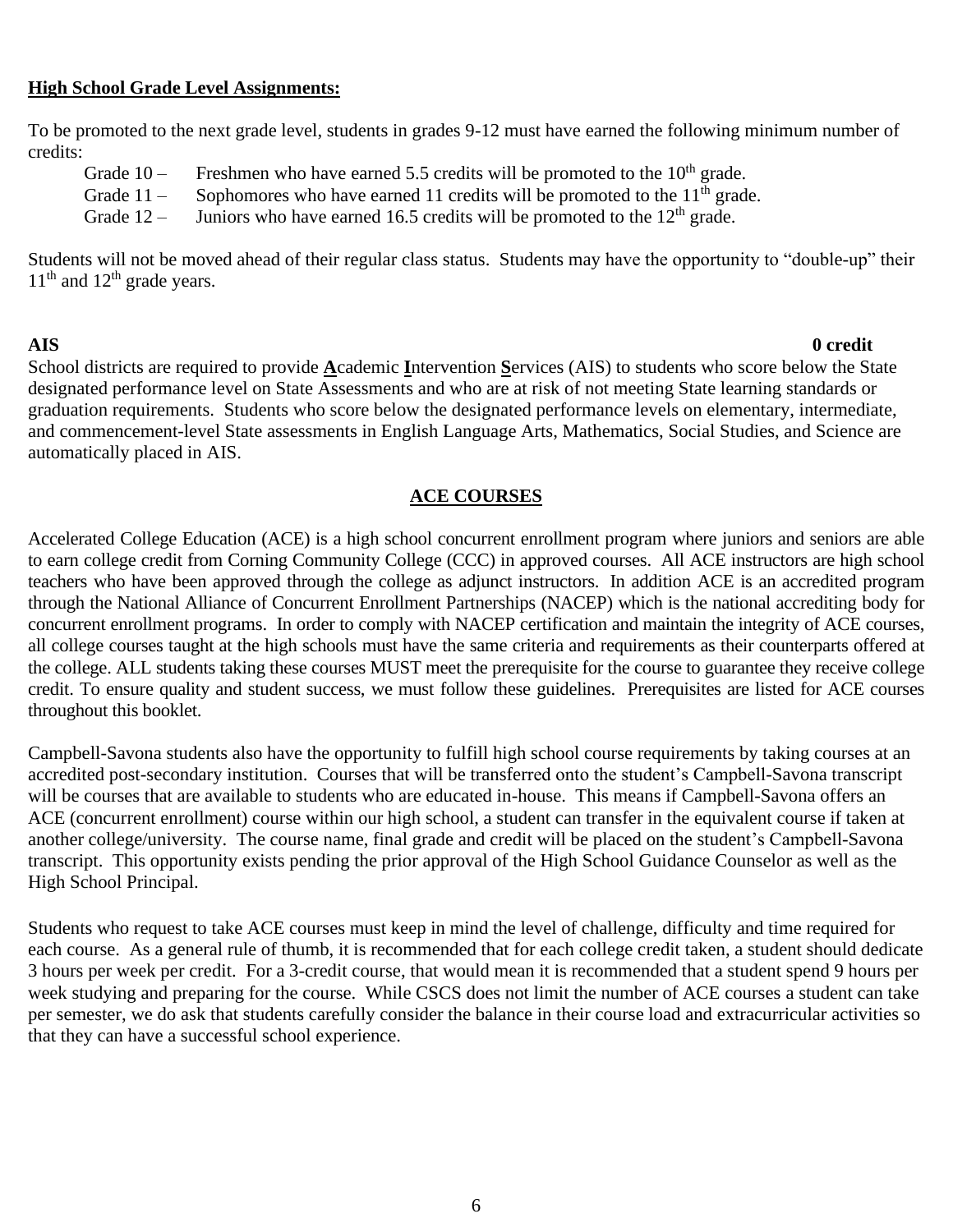241 This is a listing of ACE courses offered at Campbell-Savona Central School. Please find the course in this booklet for a more detailed description of the course and the prerequisites.

| College $&$ Course ID # | <b>High School Name</b>                             | <b>College</b><br><b>Credits</b> | Prerequisite *** |
|-------------------------|-----------------------------------------------------|----------------------------------|------------------|
| CCC ENGL 1010           | <b>ACE College Composition I</b>                    | 3 credits                        | ***              |
| <b>CCC ENGL 1020</b>    | <b>ACE College Composition II</b>                   | 3 credits                        | ***              |
| CCC GOVT 1010           | <b>ACE American Federal Government</b>              | 3 credits                        |                  |
| <b>CCC HIST 1110</b>    | <b>ACE American History I</b>                       | 3 credits                        | ***              |
| <b>CCC HIST 1120</b>    | <b>ACE American History II</b>                      | 3 credits                        | ***              |
| CCC SPAN 2010           | <b>ACE Spanish IV A</b>                             | 4 credits                        | ***              |
| CCC SPAN 2180           | <b>ACE Spanish IV B</b>                             | 4 credits                        | ***              |
| <b>CCC MATH 1310</b>    | <b>ACE Statistics</b>                               | 4 credits                        | ***              |
| <b>CCC SPAN 2310</b>    | <b>ACE Spanish V</b>                                | 3 credits                        | ***              |
| <b>CCC BIO 1510</b>     | <b>ACE General Biology I</b>                        | 4 credits                        | ***              |
| <b>CCC BIOL 1500</b>    | <b>ACE Environmental Science</b>                    | 4 credits                        | ***              |
| <b>CCC FYEX 1000</b>    | <b>ACE First Year Experience</b>                    | 3 credits                        |                  |
| <b>CCC Math 1610</b>    | <b>ACE Calculus</b>                                 | 4 credits                        | ***              |
| <b>CCC GOVT 2990</b>    | <b>ACE Youth in Government</b>                      | 1 credit                         |                  |
| <b>CCC ECON 1000</b>    | <b>ACE Essentials of Economics</b>                  | 3 credits                        |                  |
| TC3 MATH 120            | <b>ACE TC3 Pre-Calc I</b>                           | 4 credits                        | ***              |
| <b>CCC MATH 1413</b>    | <b>ACE Pre-Calc II</b>                              | 4 credits                        |                  |
| <b>CCC HLTH 1207</b>    | <b>ACE Foundation of Personal Health</b>            | 3 credits                        |                  |
|                         |                                                     |                                  |                  |
| <b>ONLINE OPTIONS:</b>  |                                                     |                                  |                  |
| CCC BUSN 1030           | <b>ACE Online Business</b><br><b>Communications</b> | 3 credits                        |                  |
| <b>CCC BUSN 1231</b>    | <b>ACE Online Business Law I</b>                    | 3 credits                        |                  |
| <b>CCC PSYC 1101</b>    | <b>ACE Online Psychology</b>                        | 3 credits                        | ***              |

 $\overline{\phantom{a}}$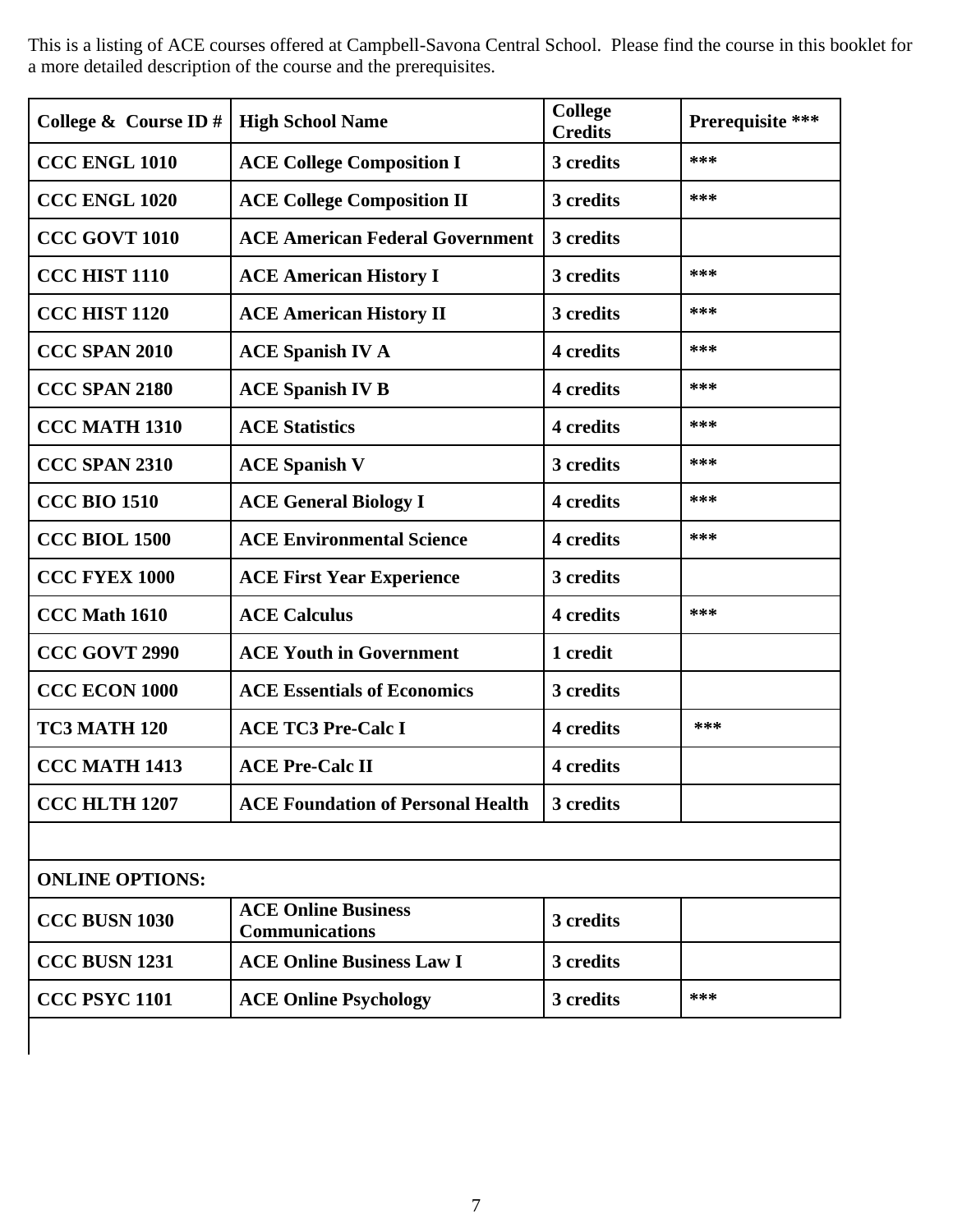#### **STEM Courses**

Through STEM activities, CSCS students will not only gain a greater understanding of science, technology, 253 engineering and math concepts, they will also acquire greater and deeper critical thinking skills. Inquiry-based learning, which is the cornerstone of STEM teaching, fosters student's critical thinking skills and creativity to solve problems through various experiential activities. These skills will be essential for students to be competitive in today's ever changing world.

258 CSCS is pleased to offer the following STEM-related courses to its students: Science 7 Science 8 TEACH 7 TEACH<sub>8</sub> Earth Science Living Environment Chemistry Physics **Forensics** Crystalline and Polymer Science

#### **<u>5 Credit Career and Technical Education Sequence</u>**

Students may choose to substitute a 5-credit sequence in Career and Technical Education (CTE) in place of the 3 credits in Foreign Language to fulfill that requirement for a Regents with Advanced Designation. Courses that can be used to meet that requirement are as follows:

Personal Finance – 1 credit Introduction to Photography—1/2 credit Business and Graphic Communications  $-1$  credit Computer Applications  $-1/2$  credit Microsoft Office 365—1/2 credit  $ACE$  FYEX  $-1$  credit All BOCES CTE courses - 5-6 credits. Credit varies by program.

| $A+$          | 98 | 4.0 | 98 | 2.7 | 82     | 1.4 | 69 |
|---------------|----|-----|----|-----|--------|-----|----|
| A             | 95 | 3.9 | 94 | 2.6 | 81     | 1.3 | 68 |
| A-            | 92 | 3.8 | 93 | 2.5 | 80     | 1.2 | 67 |
| $B+$          | 88 | 3.7 | 92 | 2.4 | 79     | 1.1 | 66 |
| B             | 85 | 3.6 | 91 | 2.3 | 78     | 1.0 | 65 |
| $B-$          | 82 | 3.5 | 90 | 2.2 | $77\,$ |     |    |
| $C+$          | 78 | 3.4 | 89 | 2.1 | 76     |     |    |
| $\mathcal{C}$ | 75 | 3.3 | 88 | 2.0 | 75     |     |    |
| $C-$          | 72 | 3.2 | 87 | 1.9 | 74     |     |    |
| $D+$          | 68 | 3.1 | 86 | 1.8 | 73     |     |    |
| D             | 67 | 3.0 | 85 | 1.7 | 72     |     |    |
| $D-$          | 65 | 2.9 | 84 | 1.6 | 71     |     |    |
| $\mathbf F$   | 60 | 2.8 | 83 | 1.5 | 70     |     |    |

|  | <b>Grade Conversion Charts</b> |  |
|--|--------------------------------|--|
|  |                                |  |

| A+               | 98 | 4.0 | 98 | 2.7 | 82 |
|------------------|----|-----|----|-----|----|
| A                | 95 | 3.9 | 94 | 2.6 | 81 |
| $A-$             | 92 | 3.8 | 93 | 2.5 | 80 |
| $\overline{B+}$  | 88 | 3.7 | 92 | 2.4 | 79 |
| $\overline{B}$   | 85 | 3.6 | 91 | 2.3 | 78 |
| $\overline{B}$ - | 82 | 3.5 | 90 | 2.2 | 77 |
| $\overline{C+}$  | 78 | 3.4 | 89 | 2.1 | 76 |
| $\overline{C}$   | 75 | 3.3 | 88 | 2.0 | 75 |
| $\overline{C}$ - | 72 | 3.2 | 87 | 1.9 | 74 |
| $D+$             | 68 | 3.1 | 86 | 1.8 | 73 |
| D                | 67 | 3.0 | 85 | 1.7 | 72 |
| $\overline{D}$ - | 65 | 2.9 | 84 | 1.6 | 71 |
| F                | 60 | 2.8 | 83 | 1.5 | 70 |
|                  |    |     |    |     |    |

| A                | 95 | 3.9 | 94 | 2.6 | 81 | 1.3 | 68 |
|------------------|----|-----|----|-----|----|-----|----|
| $A -$            | 92 | 3.8 | 93 | 2.5 | 80 | 1.2 | 67 |
| $B+$             | 88 | 3.7 | 92 | 2.4 | 79 | 1.1 | 66 |
| B                | 85 | 3.6 | 91 | 2.3 | 78 | 1.0 | 65 |
| $B -$            | 82 | 3.5 | 90 | 2.2 | 77 |     |    |
| $C+$             | 78 | 3.4 | 89 | 2.1 | 76 |     |    |
| $\mathsf{C}$     | 75 | 3.3 | 88 | 2.0 | 75 |     |    |
| $\overline{C}$ - | 72 | 3.2 | 87 | 1.9 | 74 |     |    |
| D+               | 68 | 3.1 | 86 | 1.8 | 73 |     |    |
| D                | 67 | 3.0 | 85 | 1.7 | 72 |     |    |
| D-               | 65 | 2.9 | 84 | 1.6 | 71 |     |    |
| F                | 60 | 2.8 | 83 | 1.5 | 70 |     |    |

| 1.4       | 69 |
|-----------|----|
| $\cdot$ 3 | 68 |
| 1.2       | 67 |
|           | 66 |
|           | 65 |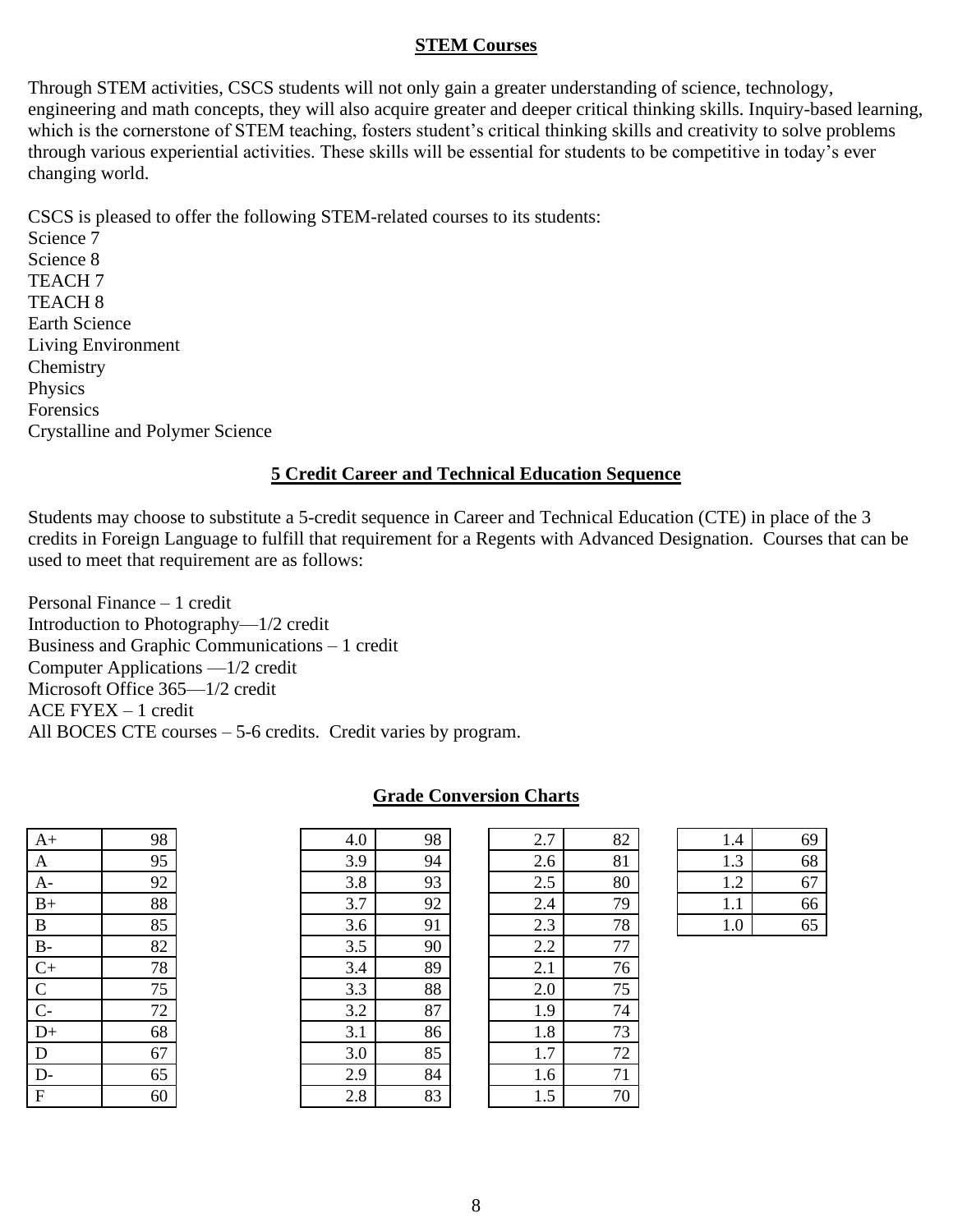#### **ENGLISH COURSE DESCRIPTIONS**

#### **English 9** 2014 **PM** 3 29<sup>th</sup> Grade

## 295 **1 credit**

This course covers an in-depth study of literature including short stories, poetry, drama, and the novel. In ninth grade, students will focus on grammar, mechanics, usage, spelling, and vocabulary growth. Students will develop writing skills through responsive and interpretive essays. Students will further develop skills mastered in eighth grade and will recall and advance their understanding of a central idea as it emerges over the course of a text. This class prepares students to take the English Common Core exam in eleventh grade. To assess their development in English throughout the year, a comprehensive final exam will be given during the last week of the course. As Freshmen, students are expected to take responsibility for their own academic success. Therefore organization, time management, and study skills will be emphasized.

#### **English 10** 30<sup>th</sup> Grade

## 307 **1 credit**

This course will focus on students' developing abilities to read closely, make evidence-based claims, research to deepen understanding, and make evidence-based arguments. Mastery of these skills will prepare students for the English 10 final exam, the Common Core English Regents exam, which students will complete at the end of English 11, as well as prepare students for college and career.

Students will read an analyze a wide range of world and multicultural literature. Each unit will include a wide variety of short stories, poetry, drama and novels as well informational texts from the Caribbean, Latin America, Africa, the Middle East, Asia, and Europe. Students will be expected to make cross-curricular connections, primarily with Global Studies and Living Environment, but with other content areas as well. The MLA research paper, completed during the second half of the course, will be based on an interdisciplinary bioethics unit with Living Environment. As sophomores they will begin to grow as writers and develop a more sophisticated level of thinking, writing, and speaking. They will be expected to mature as independent learners and be responsible for their academic success in this course.

#### **English 11** 323 **th Grade** 3 **11<sup>th</sup> Grade** 324 **1 credit**

English 11 students will engage in close reading and critical analysis of both fictional and informational texts to identify structure, purpose, and audience. Students will practice argumentative writing using sound evidence from the texts and their analysis of these texts. Students will be encouraged to engage in critical thinking by developing their own questions, forming their own arguments, supporting these arguments with adequate evidence, and formally communicating their ideas to an appropriate audience through written response

Students will choose and read books based on their own unique interests and talents as well. Vocabulary study and grammar instruction will help to improve speaking and writing abilities. By the end of the year, students will be prepared for the Common Core English Language Arts exam.

#### **English 11 Honors** 11th Grade

Prerequisite:

- English average of 90 or higher after the first 2 marking periods in English 10
- 10th Grade Team recommendation
- Successful completion of online summer reading assignment before returning in September

337 **1 credit**

9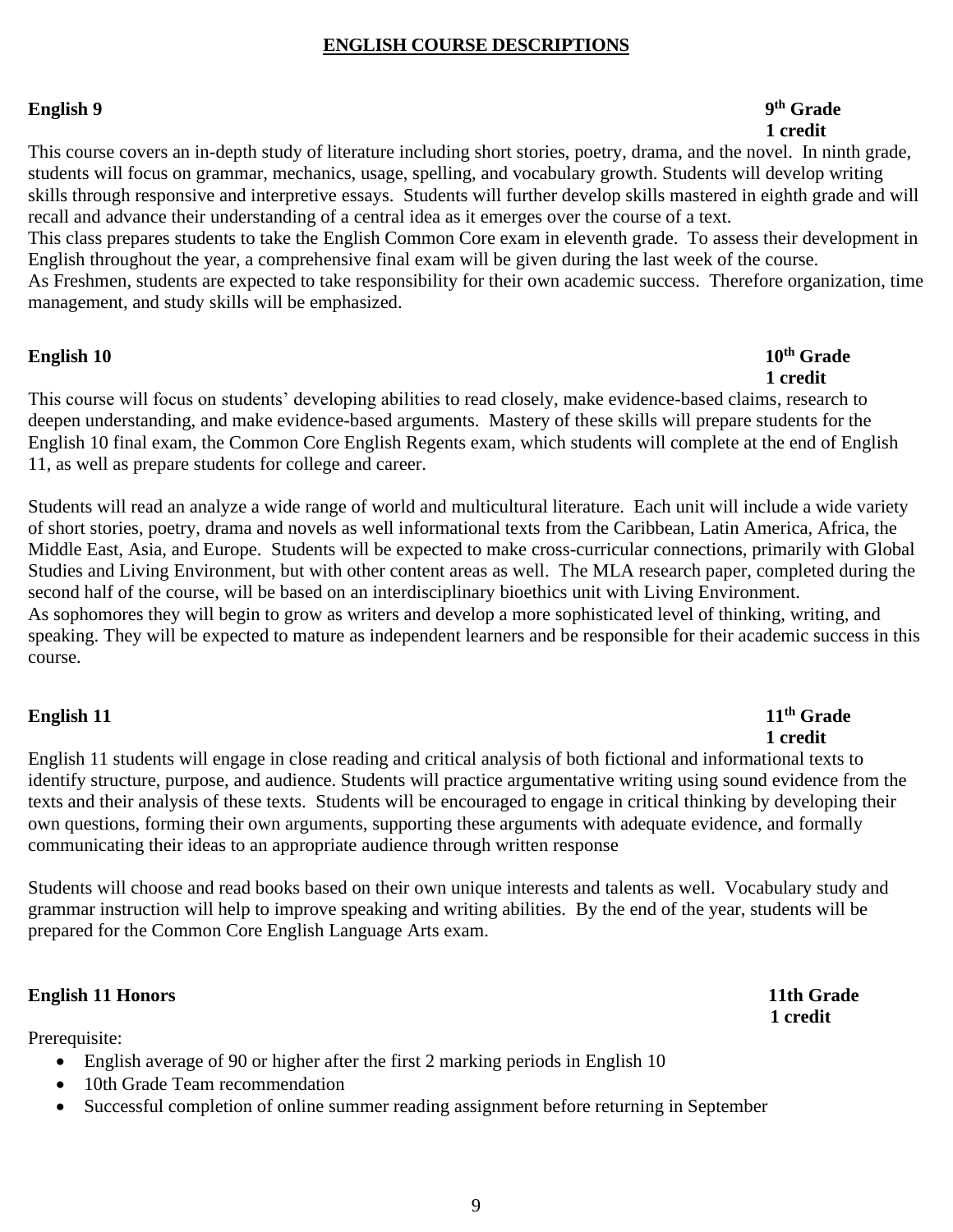English 11 students will engage in close reading and critical analysis of both fictional and informational texts to identify structure, purpose, and audience. Students will practice argumentative writing using sound evidence from the 348 texts and their analysis of these texts. Honors students will be expected to engage in deep, critical thinking by developing their own questions, forming their own arguments, supporting these arguments with adequate evidence, and formally communicating their ideas to an appropriate audience using a variety of formats including print, electronic, audio, and video.

The principle aim of the course is to prepare students for the rigors of college level reading, writing, and speaking in the ACE course. Vocabulary enrichment and grammar instruction will help to improve speaking and writing abilities, while preparing them for the SAT exam. The voicing of independent thinking and participation in in-depth class discussions are fostered throughout the year.

#### **English 12** 12th Grade 360 **1 credit**

Background: English 12 will consist of a research capstone in the first semester and a differentiated course opportunity based on student interest in the second semester.

#### 364 **First Semester:**

English 12 Capstone is a researched based class, which is designed to help students work toward a required 1,000 word, 366 4 source research capstone essay. In this class, students will learn and practice rhetorical methods and techniques through 200-400 word writing assignments. Part of the capstone requirement will be a 2-3 minute class presentation based on the capstone topic.

#### **Second Semester:**

Students may select one of the following:

#### 373 *Musical Theater*

Musical Theater is a class designed as an analytical course into thematic and rhetorical components of musical theater. Students will read, write, and have conversations about various musical theater performances including movies, stage 376 productions, and specific clips.  Students will gain an understanding of how dialogue, lyrics, and music convey meaning through the genre of musical theater. There may also an informal performance component to the class in which students will be required to perform a musical theater scene in front of the class.

#### 380 *Creative Writing*

381 Creative Writing is a course designed to learn and practice the rhetoric and skills that go into writing creatively. Students will explore the genres of short story telling, narrative, poetry, and drama using model texts and then create 383 original pieces. Students will read and analyze model texts in order to learn about the different genres. Assignments will be designed to help build and develop rhetorical writing tools that will eventually be used in original published pieces.

#### **Film Studies**

Students will study how film makers use the basic elements of framing (cinematography), editing, lighting, and sound to create "cinema." Students will view and analyze model films in order to learn about the different genres and techniques. Assignments will be designed to help students appreciate and criticize film. While this is an introductory course, by the end of the course students will better understand the techniques of film makers and the tropes utilized by film makers to reflect, evaluate, and engender social norms.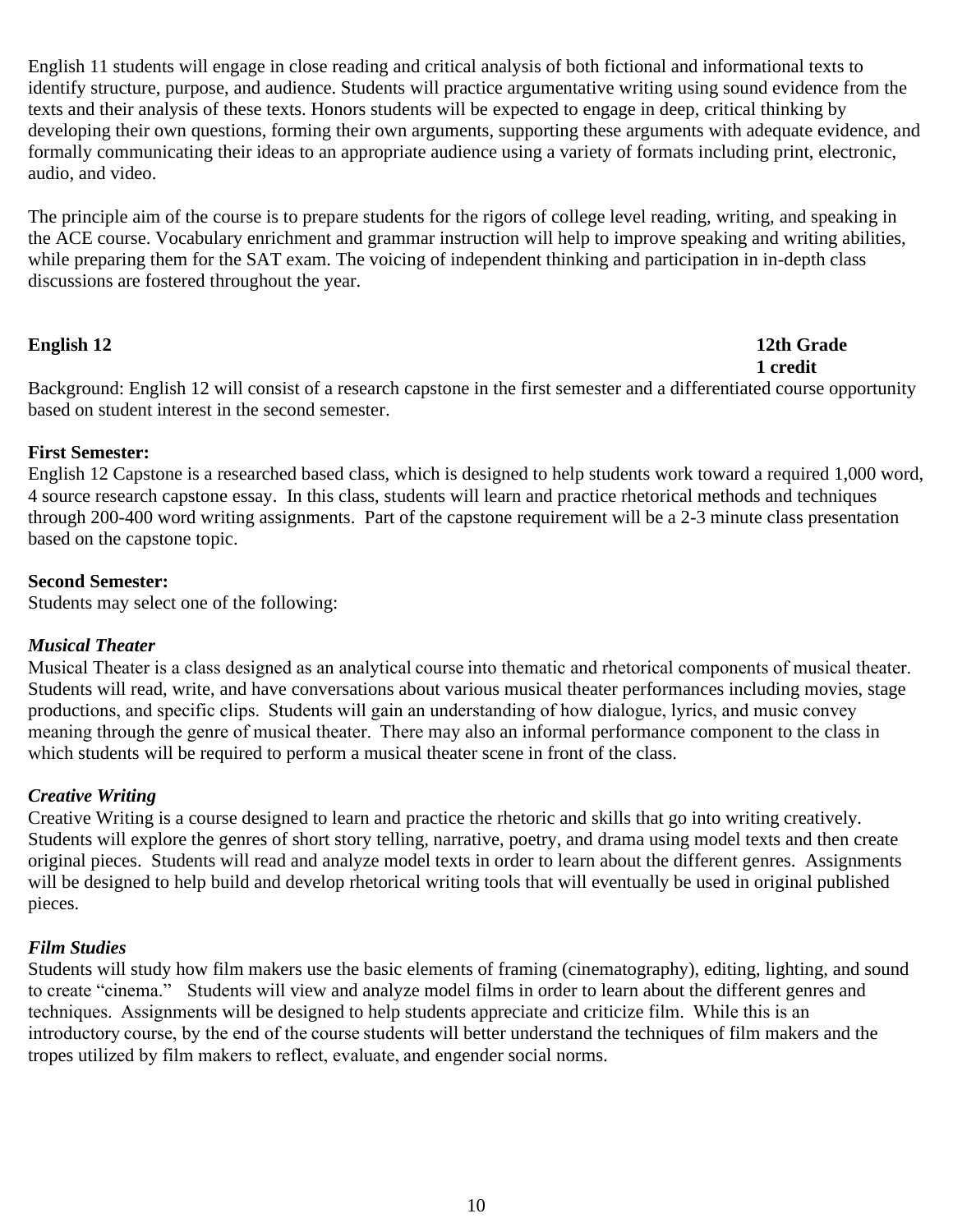## 399 **1 credit**

**Background:** This ACE English program is sponsored by Corning Community College for those exceptional senior 401 English students who wish to earn college transfer credits while still attending high school. These students must observe a strict attendance policy, which is established by Corning Community College.

### Admission: (admission into the program is contingent on four areas):

- $\checkmark$  Student's English 11 average after 2 marking periods must be at least 89.
- $\checkmark$  The 11<sup>th</sup> Grade Team must recommend the student for the course based on the following guidelines:
	- 407 o The student displays an interest in higher learning with a positive attitude.
	- $\circ$  The student shows a desire to achieve through hard work and dedication.
	- $\circ$  The completion of work in English 11 is in compliance with given deadlines.
	- $\circ$  The written essays completed in the first two marking periods scored 86 or higher and displayed maturity in thought and composition.
- $\checkmark$  A summer reading assignment must be completed over the summer and turned in the first day of class in September.
- $\checkmark$  CCC prerequisite: students must have received an 85% or higher on the English Regents or scored high enough on the CCC placement test.

ACE English consists of two one-semester college-level courses. The first, ENGL 1010, is an expository writing course with a focus on argumentative and persuasive writing. The second, ENGL 1020, is an analytical and interpretive writing course, which is literature based. Successful completion of ENGL 1010 is a prerequisite for admission to ENGL 1020.

### **First Semester: 12<sup>th</sup> Grade**

#### 421 **1/2 credit** 422 **Course Description: ENGL1010, no semester final exam (ENGL 1010) 3 college credits**

Essay writing designed to sharpen the student's perceptions of the world and to facilitate communication with correctness, clarity, unity, organization, and depth. Assignments include expository writing, argumentation, and research techniques. Writing is intensive with students completing 5 essays of at least 500 words and 1 research paper of at least 1500 words.

### **Second Semester: 12<sup>th</sup> Grade**

#### 428 **1/2 credit** 429 **Course Description: ENGL 1020, semester final exam (ENGL 1020) 3 college credits**

This course is also an expository writing course that relies on a study of literature as a basis for the essay writing (writing is intensive with a minimum of 5 required essays and a final exam). In this course students will be introduced to the four basic literary genres---drama, short fiction, the novel, and poetry. Students will develop their own emotional and analytical response to this literature within the critical framework of standard literary analysis. Students will be able to relate what they have read to their own personal experience and to clearly express their reactions to literary works by continuing to utilize and develop those expository writing skills included in ENGL 1020.

### 440 **SOCIAL STUDIES COURSE DESCRIPTIONS**

### **Global History and Geography I** 9<sup>th</sup> Grade

444 **1 credit**  Global History I is designed to focus on the themes of history from prehistory to 1750. This course is meant to introduce students to the enduring issues that are present in civilizations throughout the world. The class revolves around homework, class discussion, examinations, map work, inquiry-based lessons, and class projects. The class follows the NYS K-12 Social Studies Framework and is taught in one year over the course of two semesters. In addition, the course will culminate with a local final exam.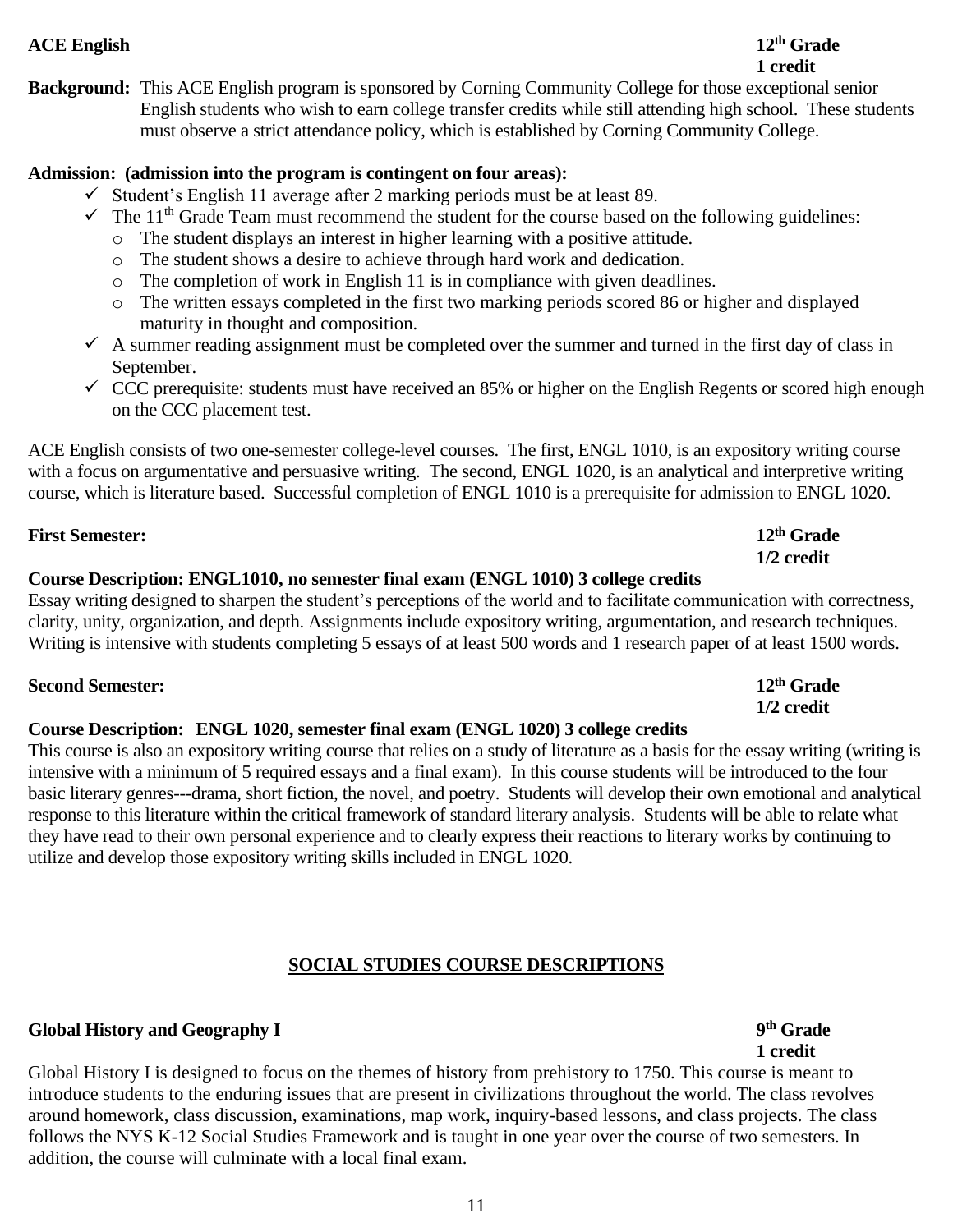### **Global History and Geography II 10<sup>th</sup> Grade**

#### 452 **1 credit**  Global History II is designed to focus on the themes of history from 1750 until the modern day. This course is meant to analyze and connect the enduring issues studied in Global I with the events happening in the world today. The class revolves around homework, class discussion, examinations, current events, map work, inquiry-based lessons, and class projects. The class follows the NYS K-12 Social Studies Framework and is taught in one year over the course of two semesters. In addition, the course will culminate with a state Regents exam.

### **United States History and Government 11<sup>th</sup> Grade**

461 **1 credit** This course is designed to help students understand America's past and present. Through guided studies in many types of media, students are expected to discover principles about America. The course is a largely chronological study of American History with emphasis placed on government, economics, social change, and foreign affairs. All students will take a Regents Exam.

### **ACE American History I & II** 11<sup>th</sup> Grade

469 **1 credit** Both semesters are reading and writing intensive and therefore only recommended for students who enjoy history and are willing to complete the extra work outside of the classroom. The course is sponsored by Corning Community College who assigns the text, monitors class lessons and assessments.

### **Prerequisites for course admission:**

- 1. Student must get recommendation from the  $10<sup>th</sup>$  Grade Team;
- 2. Student must have an 85 or higher final average in Global I;
- 3. Student must pass the Global Regents;
- 4. Student must pass a writing placement test given by CCC prior to enrollment

### **American History I (HIST 1110) 3 college credits 11<sup>th</sup> Grade**

481 **1/2 credit** Dreams and concepts brought to the New World and their development into America's institutions and social fabric. Conflict and consensus among groups, dilemmas facing revolutionaries and reformers, and ways economic, political and social changes have occurred.

### **American History II (HIST 1120) 3 college credits 11<sup>th</sup> Grade**

487 **1/2 credit** End of the Civil War to the present. Topics include industrialization-urbanization, racism, sexism, the new manifest destiny, political changes and the growth of a modern nation.

### **Participation in Government 12<sup>th</sup> Grade**

This course will emphasize the interaction between citizens and government at all levels, local, state, and federal. The course will encourage students to understand and participate in the democratic process. It will be based upon knowledge about the formal powers, procedures, and structures of government in the United States which have been developed during previous courses. The course will be developed on several levels, from the study of how political decisions are made to the provision of opportunities for students to participate in political decision-making. Throughout the course, key civic values and analytical concepts will be developed and reinforced. However, the ultimate goal will be to prepare students for effective participation in the United States democratic process. Special requirements must be met in order to take this course for ACE credit.

## 494 **1/2 credit**

#### 12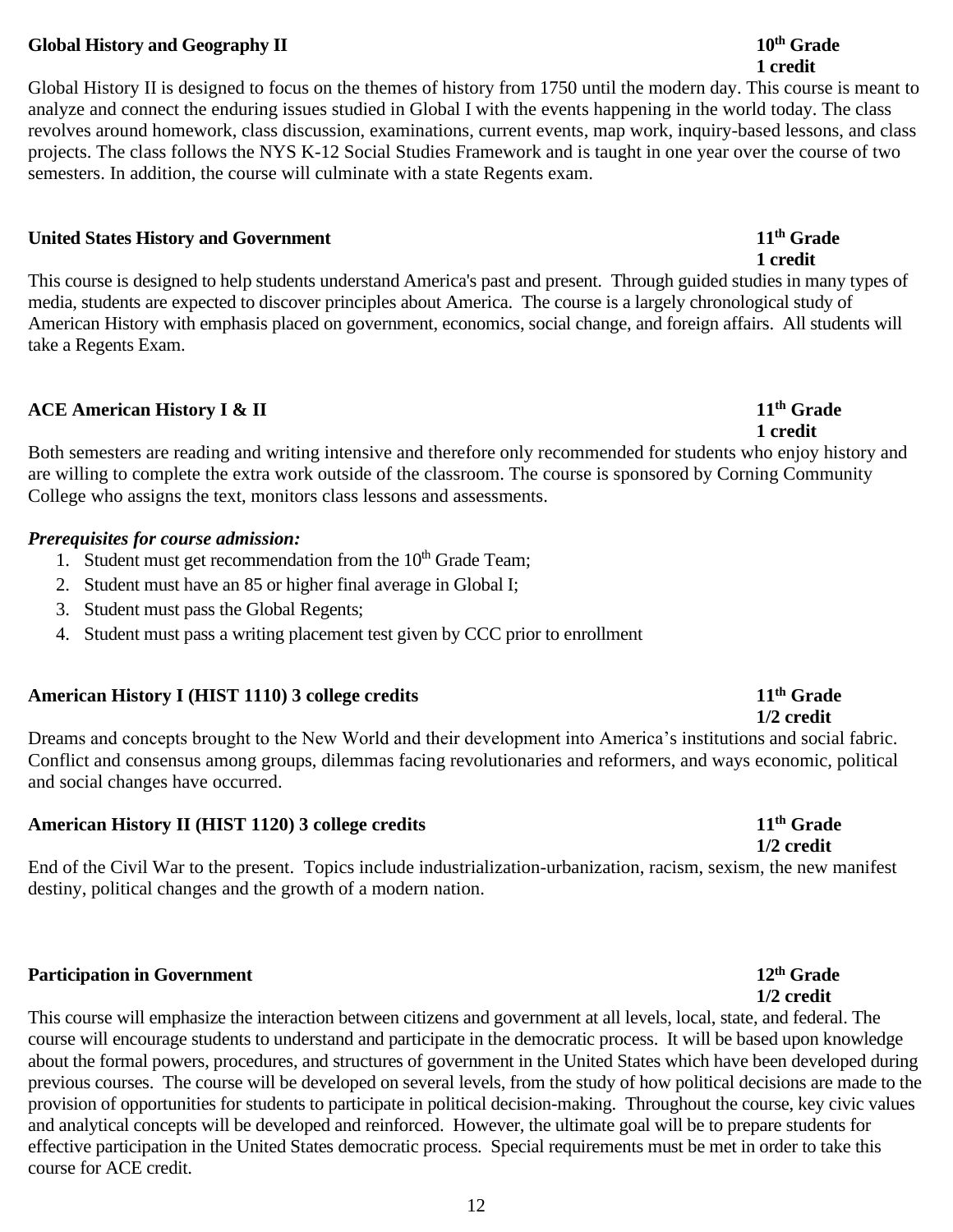### **ACE American Federal Government (GOVT 1010) 3 college credits 12<sup>th</sup> Grade**

### This course will emphasize the theories and practices of American Federal Government with emphasis on the national level. The course will explore changing relationships between the branches of the national government, policy formulation, political parties, pressure groups, and the growth of presidential powers. This course is writing intensive.

#### **Economics 12<sup>th</sup> Grade**

513 **1/2 credit** This course will include the basic economic concepts and understandings which all persons will need to function 515 effectively and intelligently as citizens and participants in the economy of the United States and of the world. Some of the major concepts which will be dealt with are scarcity, productivity, opportunity cost, supply and demand, inflation, profit, interdependence, capital, competition and the market. The course will not be one in consumer education but will emphasize a rational decision-making process which should be applied to all economic decisions. The major focus will be on the economy of the United States, but other economic systems will be addressed. The course will include topics, which examine the basic principles of economics, the elements of an economic system (micro-economics), the overall operation of an economic system (macro-economics), and the world economy and international trade, finance, as well as the enterprise system and entrepreneurship.

### **ACE Essentials of Economics** (ECON 1000) 3 college credits **12<sup>th</sup>** Grade

526 **1/2 credit** This introductory course teaches the fundamentals of microeconomics. Topics include scarcity, elasticity of supply and demand, utility theory, production cost analysis, profit maximization, monopoly and government regulation, taxation, the labor market and labor organization, international trade and finance, economics of growth, resource depletion, and pollution.

#### **Current Events 9**

Students today are inundated with information- it's on the tv, the internet, social media, their phones, books, magazines, the radio, podcasts- but not all of this information is created equally. It is hard to navigate what is reliable, factual and helpful and what is biased, misleading or downright false. Media literacy skills are becoming increasingly important for students to understand and fully participate in the world that they live in.

This class will be run as a socratic seminar and focus on developing 21st century skills of respectful and productive communication as well as media literacy. Each week, students will study a topic in current events. They will read articles, blogs, watch the news, listen to podcasts, take notes and keep track of the sources that they use. They will then 541 come to class prepared to discuss it with their classmates. Through these discussions, students will not only be given the opportunity to practice the important skill of listening to and learning from diverse opinions and perspectives but also will focus on important media literacy skills of thinking critically about sourcing and bias.

### **History Through Fiction 11<sup>th</sup> & 12th Grades**

History Through Fiction is a study of the past through the lens of historical fiction. This course will focus on cultures, people, and events of history by going above and beyond the New York State curriculum. Students will be introduced to topics such as Vikings, Witch Trials, Indigenous People, and more through a form of historical fiction such as literature, movies, and tv shows.

546 **1/2 credit**

# $9<sup>th</sup> - 12<sup>th</sup>$  Grades

## 533 **1/2 credit**

## 506 **1/2 credit**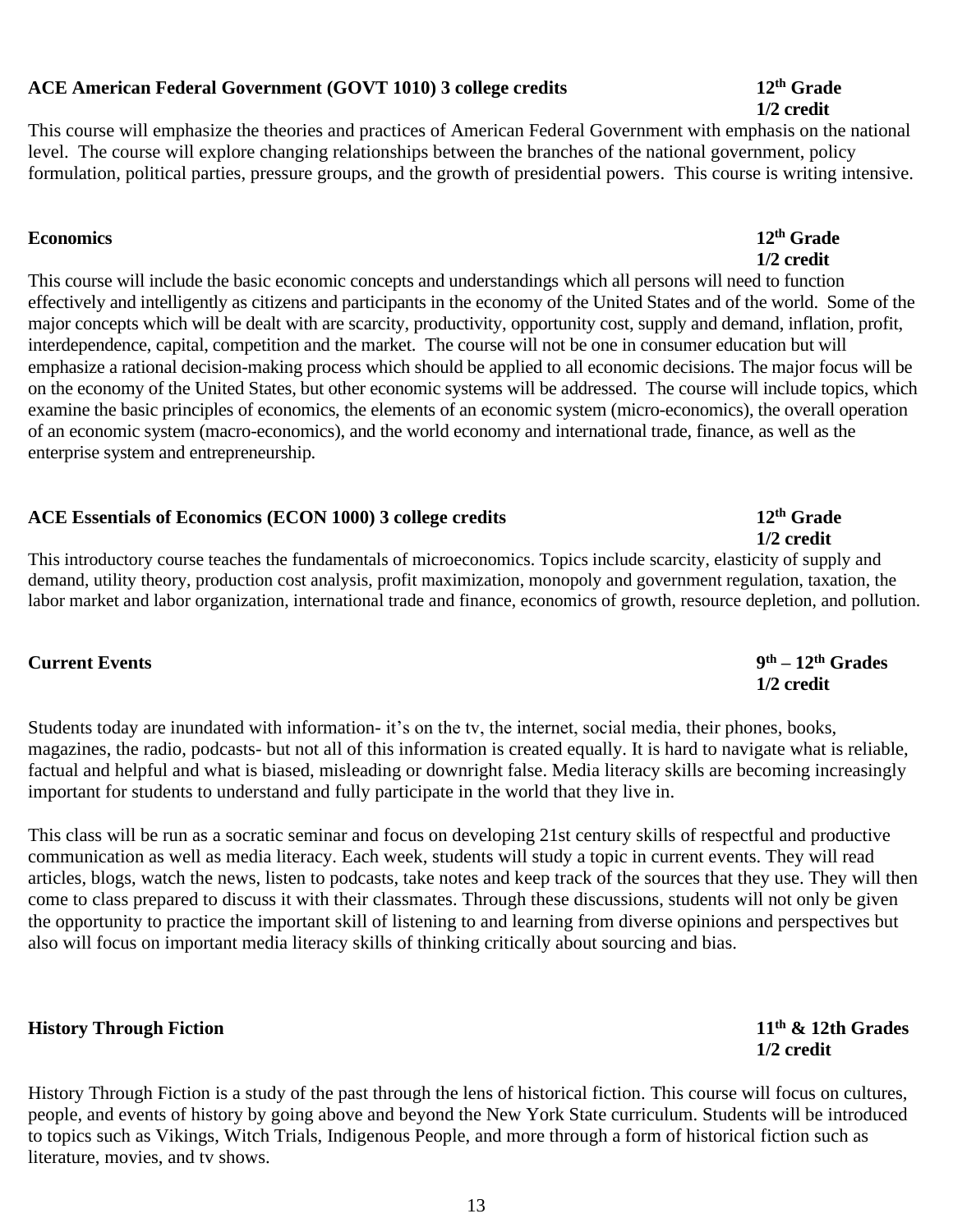The goal of this course is to help students develop important skills in a way that is more engaging. Students will work 552 on gaining skills such as analyzing evidence, annotating the text, contextualization, causation, and important research skills through analyzing sources, class discussion, and projects.

### 555 **MATH COURSE DESCRIPTIONS**

#### **Foundations of Algebra 9<sup>th</sup> Grade**

This course is designed for the student that needs more time and a slower pace to successfully complete the Algebra curriculum.

In Foundations of Algebra, only the major topics from the Common Core Algebra curriculum will be covered to help the student develop the skill base needed to take Algebra. Students will take Foundations of Algebra for one year and then take Algebra the following year. They will take the regents exam at the completion of the Algebra course.

Students in Algebra will be studying the following conceptual categories: Number and Quantity, Algebra, Functions, 568 and Statistics and Probability. Real life application of and problem solving are emphasized.

#### **Algebra 8 th**  $8^{th} - 10^{th}$  Grade

572 **1 credit** Algebra is the first course in the 3 year integrated math series and is designed to help students meet the New York State Common Core Standards for mathematics. This course is for the student that has the ability to complete the 575 Algebra curriculum in one year. Students will take the Common Core Algebra Regents exam in June of that year.

Students in Algebra will be studying the following conceptual categories: Number and Quantity, Algebra, Functions, and Statistics and Probability. Real life application of and problem solving are emphasized.

#### **Foundations of Geometry** 10<sup>th</sup> – 12<sup>th</sup> Grade

582 **1 credit** This course is designed for the student that completed Algebra successfully, including passing the Algebra regents exam, but is not ready to take Geometry in 1 year. Foundations of Geometry is for students that need more time and a slower pace to successfully complete the Geometry curriculum. Regents exam grade in Algebra plus teacher recommendation will 586 be considered when scheduling students for this course. Students that pass this course will have the option to take the 587 geometry regents at the completion of the year or move into CC Geometry the following year. A student who passes the class and Regents then has the option to take either Algebra II (if not completed) or Consumer Math.

Topics of study in Geometry include polygons, quadrilaterals, similarity, right triangles, geometry of the circle, coordinate geometry, 3-D geometry, construction, and transformational geometry.

#### **Geometry 9**

595 **1 credit** 596 *Prerequisite: Students must have taken and passed the Algebra course and regents exam. Teacher recommendation*  will also be considered.

Geometry is the second course in the 3 year integrated math series. Students will take the Common Core Geometry regents exam at the end of the course. Topics of study in Geometry include proof, parallel lines and polygons, quadrilaterals, similarity, right triangles, geometry of the circle, coordinate geometry, 3-D geometry, construction and loci, transformational geometry, and symbolic logic.

 $9<sup>th</sup>$  **– 11<sup>th</sup> Grade**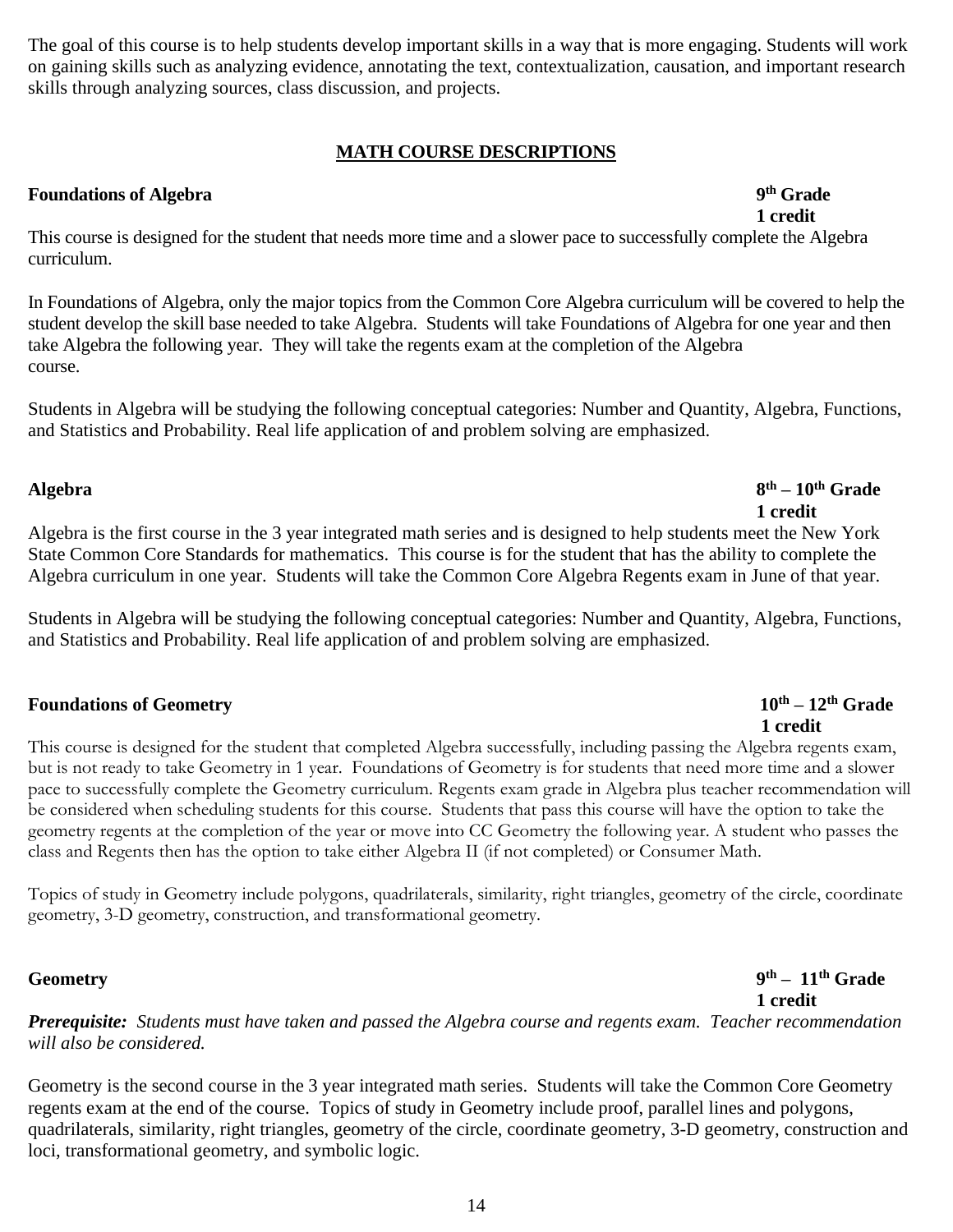### Prerequisite: Student must have taken and passed both the Algebra and Geometry courses and regents exams to be 610 *eligible for this course.*

612 Algebra II is the third course in the integrated math series. Students will take the Common Core regents exam per State Ed regulations at the end of the year. Topics of study in Algebra II include advanced algebra, relations and functions, conics, exponentials and logarithms, trigonometry, probability, statistics, and series and sequences. Real life application and problem solving with math skills learned are emphasized. Preparation and review for the regents exam is included.

### **TC3 Pre-Calculus Mathematics I (Math 120) 4 college credits <b>11<sup>th</sup>** – 12<sup>th</sup> Grade

620 **1/2 credit** 621 *Prerequisite: Successful completion of Algebra II/Trig and a passing score on the Algebra II/Trig Regents Exam or*  622 *Instructor Approval* 

This course covers fundamental algebra and trigonometry between elementary algebra and pre-calculus. Topics include polynomial and rational expressions, graphing, functions, first and second degree equations, polynomial and rational equations, absolute value, transformations, complex numbers, right triangles, and functional trigonometry. It is strongly recommended that students purchase a graphing calculator for use in this course.

### **ACE Pre-Calculus Mathematics II** (Math 1413) 4 college credits **11<sup>th</sup>** – 12<sup>th</sup> Grade 631 **1/2 credit**

632 *Prerequisite: A "75 or better" in TC3 Pre-Calculus Mathematics I*

This course is for students with a strong high school mathematics background preparing for calculus; emphasis is on the characteristics of elementary real functions. These characteristics include algebraic and graphical analysis, inequalities, absolute values, logarithms, trigonometry of real numbers, plane analytical geometry, polar coordinates, complex numbers and binomial theorem.

**ACE Calculus (Math 1610) 4 college credits** 12<sup>th</sup> **Grade** *Prerequisite:**A* **"75" or higher in Pre-Calculus Math and 4 years of high school math 1 credit** 

This course consists of differential and integral single variable calculus. Basic theory using algebraic and trigonometric function and applications are covered concurrently. Topics include limits, derivatives, considered by algebraically and graphically, differentials and their use as approximations, the indefinite and definite integrals with applications to areas, volumes, surface area, arc length, moments and center of mass.

### **ACE College Statistics** (STATS 1310) 4 college credits **12<sup>th</sup>** Grade

651 **1 credit** 652 *Prerequisite: Passing score on the Algebra II Regents Exam or Instructor Approval,*  653 *CCC Prerequisite: Pass Algebra II course*

This course is offered through Corning Community College's ACE program. It is strongly recommended that students purchase a graphing calculator for use in this course.

#### **Algebra II** 10<sup>th</sup> –  $12^{\text{th}}$  Grade 608 **1 credit**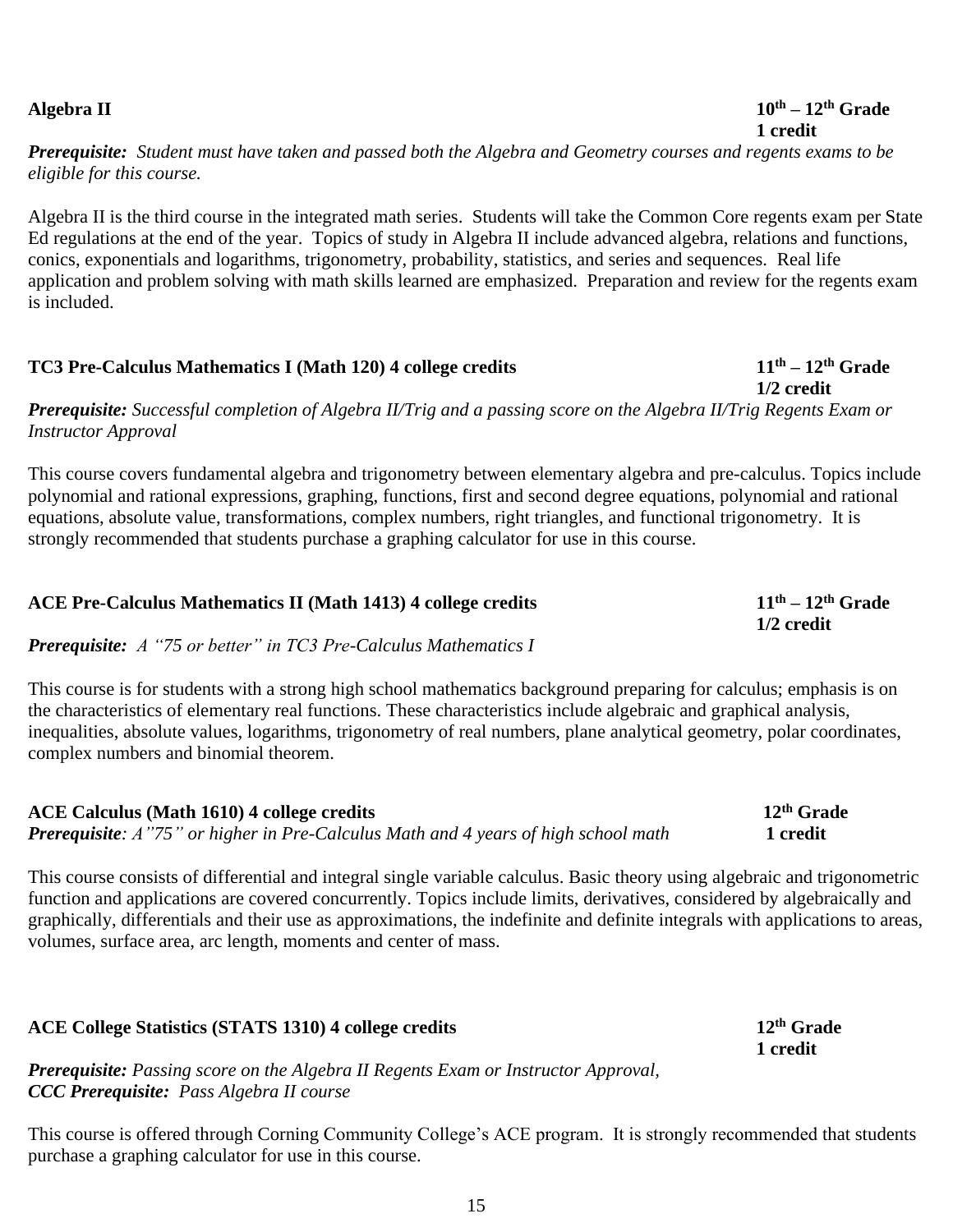Material covered in this course is college level. Topics covered include analysis and description of numerical data 659 using frequency distributions, histograms, measures of central tendency, and measures of dispersion. Elementary theory of probability with applications of binomial and normal probability distributions, sampling distributions, hypothesis testing, chi-square, linear regression and correlation will also be studied.

#### **Personal Finance 11<sup>th</sup> - 12<sup>th</sup> Crade**

This course is designed to prepare students for the complex financial world they will encounter during their lives. Concepts to be covered include budgeting, borrowing, investing, and general money management. One high school math credit will be earned by successfully completing this course.

#### **SCIENCE COURSE DESCRIPTIONS**

#### **Earth Science 9<sup>th</sup> Grade**

## 675 **1 credit**

This course is designed to study the Earth and how it functions in the universe. Students will study the basic geology of the Earth from rocks and minerals to reading and interpreting maps. A large part of this course is laboratory experience, with 1200 minutes of laboratory experience required to take the Earth Science Regents exam. These labs will introduce and help to develop laboratory skills that will be used on the Performance Assessment portion of the Regents exam in June as well as, in future science courses. Successful completion of the Earth Science course will earn the student a regents credit in the Physical Setting component of the Science program.

### **Living Environment 10<sup>th</sup> Grade**

685 **1 credit** This is a rigorous introductory general biology course. Students will survey the five living kingdoms and the life functions that bind all living things together. They will develop laboratory skills to study their environment from cells to ecosystems. Special topics will include biochemistry, human physiology, reproduction and development, genetics, ecology, and evolution. There is a State Regents Exam at the end of this course; all laboratory requirements must be met in order to take this exam. This class meets the state requirement for 1 credit in life science.

#### **Chemistry 11th**

#### **Chemistry** 11<sup>th</sup> - 12<sup>th</sup> Grade 694 **1 credit**

Atomic Concepts of the atom, its structure and subatomic particles. The Periodic Table of the elements is studied along with properties and relationships among the elements. A unit called Moles/Stoichiometry is covered which includes 697 chemical formula naming and writing, as well as defining and explaining the mole and stoichiometry in chemistry. Chemical Bonding is covered along with Physical Behavior of Matter. (This includes phase changes, mixtures and solutions.) Kinetics and Equilibrium is a unit that explores the interactions of chemicals and how they will react with each other. Organic Chemistry is a unit of chemistry dedicated to chemical compounds made of carbon. Such compounds include acids, fuels, even plastics. Oxidation –Reduction is a unit of chemistry involving the electric 702 charges involved in chemical reactions including batteries, electroplating, and even corrosion. Acids, Bases and Salts is the unit that defines what these chemicals are and what they are made of. Nuclear Chemistry explores topics such as Half-Life, Nuclear energy, Natural and Artificial radioactivity.

There is the state requirement of lab activities for Regents Chemistry. The course does involve some mathematics skills at the Algebra ability level. Students take the Chemistry Regents examination at the end of the year. This course will be taught using a STEM-based approach.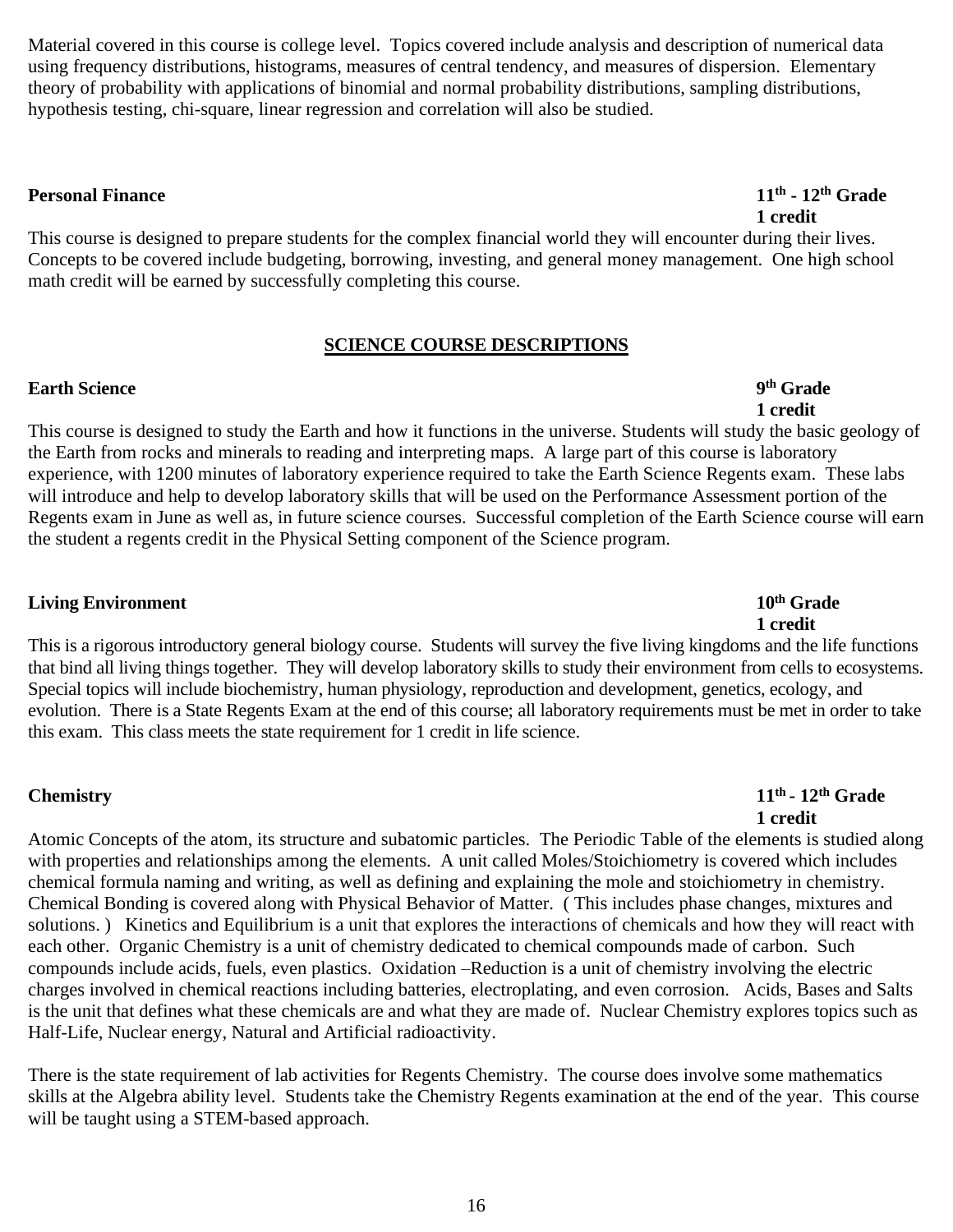#### **Applied Chemistry** 11<sup>th</sup>-12<sup>th</sup> Grade

## 713 **1 credit**

Atomic Concepts of the atom, its structure and subatomic particles. The Periodic Table of the elements is studied along with properties and relationships among the elements. A unit called Moles/Stoichiometry is covered which includes 716 chemical formula naming and writing, as well as defining and explaining the mole and stoichiometry in chemistry. 717 Chemical Bonding is covered along with Physical Behavior of Matter. This includes phase changes, mixtures and 718 solutions. Kinetics and Equilibrium is a unit that explores the interactions of chemicals and how they will react with each other. Organic Chemistry is a unit of chemistry dedicated to chemical compounds made of carbon. Such compounds include acids, fuels, even plastics. Oxidation –Reduction is a unit of chemistry involving the electric charges involved in chemical reactions including batteries, electroplating, and even corrosion. Acids, Bases and Salts is the unit that defines what these chemicals are and what they are made of. Nuclear Chemistry explores topics such as Half-Life, Nuclear energy, Natural and Artificial radioactivity.

There are multiple lab activities in this class. The course does involve some mathematics skills at the Algebra ability level. Students can take the Chemistry Regents examination at the end of the year as an option if they fulfill the lab requirements

#### **Physics 11th**

729 **1 credit** Mechanics: Mechanics includes such topics as displacement, velocity, acceleration, Force, Friction, gravitation and gravity, circular motion, momentum, impulse, kinetic energy, potential energy, work, power, spring forces and spring potential energy. Waves and Optics: Waves and optics includes the speed of waves including sound and light waves, the period and frequency of waves, reflected and refracted waves along with mathematical formulas used to describe their behavior. This also includes the Doppler effect, resonance, the Electromagnetic Spectrum and how light behaves when passing through certain optical devices. Electricity: This unit includes static electricity and electricity involved with electric currents. Electric circuits, power and energy as well as electrical resistance will be covered in this topic area. Modern Physics: Modern Physics looks into the new branch of physics that studies quantum mechanics – specifically how energy and matter are related to each other. This includes photons, and sub atomic particles called quarks along with Einstein's famous equation:  $E = mc^2$ .

There is the state requirement of lab activities for Regents Physics. The course does involve some mathematics skills at the Algebra ability level. Students take the Physics Regents examination at the end of the year.

#### **ACE Environmental (BIOL1500) 4 college credits <b>11<sup>th</sup>** - 12<sup>th</sup> Grade

#### 747 *CCC Prerequisite: Living Environment/Chemistry or instructor consent*

This is a college level science course and the goal of this course is to provide students with the scientific principles, 749 concepts and methodologies to understand the inter-relationships within the environment; including, human impact on pollution, use of resources, and stresses caused by population growth. Students will complete interactive instructional tasks that will enable them to obtain skills required for higher education or future workforce task needs in the  $21<sup>st</sup>$ 752 century. This STEM course is a problem-based course that will use science, technology, engineering, and math skills/ideas/knowledge.

#### **Forensic Science** 11<sup>th</sup> – 12<sup>th</sup> Grade 756 **1 credit**

Students will investigate the collection and analysis of crime scene evidence. This course combines topics from math, chemistry, biology, physics, psychology and earth science. Observation and lab skills will be sharpened through lectures and applied as if you were employed in a forensic lab. The contents and situations of this course are graphic and deal with difficult situations like death, blood spatters, and forensic anthropology. Studies of real cases will be used as they apply to each topic covered in the course. Careers in Forensics will also be explored. This course will be taught using a STEM based approach.

# $11<sup>th</sup>$  -  $12<sup>th</sup>$  Grade

# **Physics** 11<sup>th</sup> 12<sup>th</sup> Grade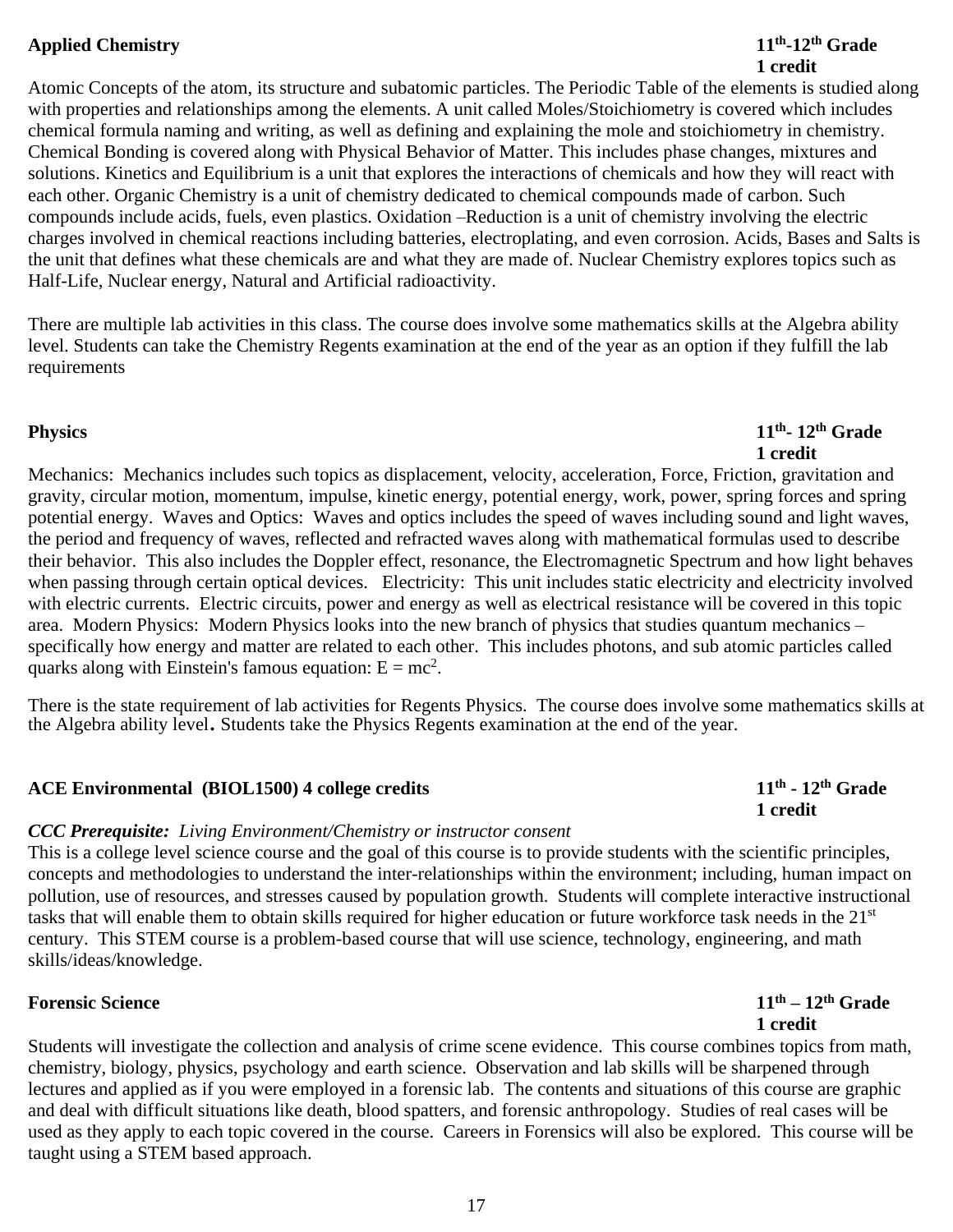#### **Crystalline and Polymer Science 11-12** *h* **directly and <b>11-12** *th* **Grade**

#### 765 **1 credit**  Through unique hands-on material exploration, classroom discussions and activities, students will experience an 767 introduction to the processes used to bring plastic, wood, metal and ceramic materials from a raw material to a finished product. Projects will include such things as stained glass, silver casting, welding, cement casting, glass making, ice scraper, fiberglass laminating, plastic molding, wood laminating and a business card holder. If students take and pass Crystalline and Polymer Science they may earn a full Science credit.

#### **Introduction to Astronomy and Meteorology**  $11<sup>th</sup>$ **-12<sup>th</sup> grade**

This course will provide a comprehensive overview of the study of our universe, space and the atmospheric interactions. Students will be able to examine the history of astronomy, the nature of planetary systems and the evolution of stars and galaxies, along with other astronomical phenomena. By also studying meteorology, students will gain a deeper understanding into how weather conditions on Earth are interconnected with space as they study the seasons, tides, atmospheric layers and other weather variables. Laboratory exercises will include local observations of the sun, moon, stars and daily weather.

#### **ACE Biology- General Biology 1 (BIO 1510) 4 college credits 12<sup>th</sup> Grade**

784 *Prerequisite: 80% in Regents Biology and Regents Chemistry, or instructor consent and eligible for ENG 1010*

This course emphasizes the modern aspects of biology and its techniques. Topics include biochemistry, cell structure and physiology, genetic mechanisms, a survey of the three domains of organisms, and plant structure and physiology. Laboratory involves dissection of a preserved organism, as well as the use of living invertebrates and fish.

#### 790 **FOREIGN LANGUAGE COURSE DESCRIPTIONS**

#### **Spanish I** (8X) **8<sup>th</sup> Grade**

793 **1 credit** This accelerated course teaches basic communicative skills of listening comprehension, speaking, reading, and writing of Spanish. Selected students are expected to maintain an average of 75 or higher throughout the entire course. This course is equivalent to the completion of the High School Spanish I course; therefore, when passed along with the end of the year proficiency exam, 1 high school credit will be given. It is expected these students will continue in the Spanish program through their senior year.

To qualify for the program, students showed the following traits:

- Regular attendance
- Good grades and participation
- Great work ethic
- Outstanding Behavior
- A grade of 4 in the NYS ELA test
- $\bullet$   $7<sup>th</sup>$  grade ELA teacher's recommendation based on pertinent iReady scores
	- An interest in other countries and cultures

#### **Spanish I** 9<sup>th</sup> Grade

810 **1 credit**

In Spanish I, the student continues his/her study of the Spanish language and culture begun in the Eighth Grade. Students are given the opportunity to continue to develop the four language skills:

## *1* credit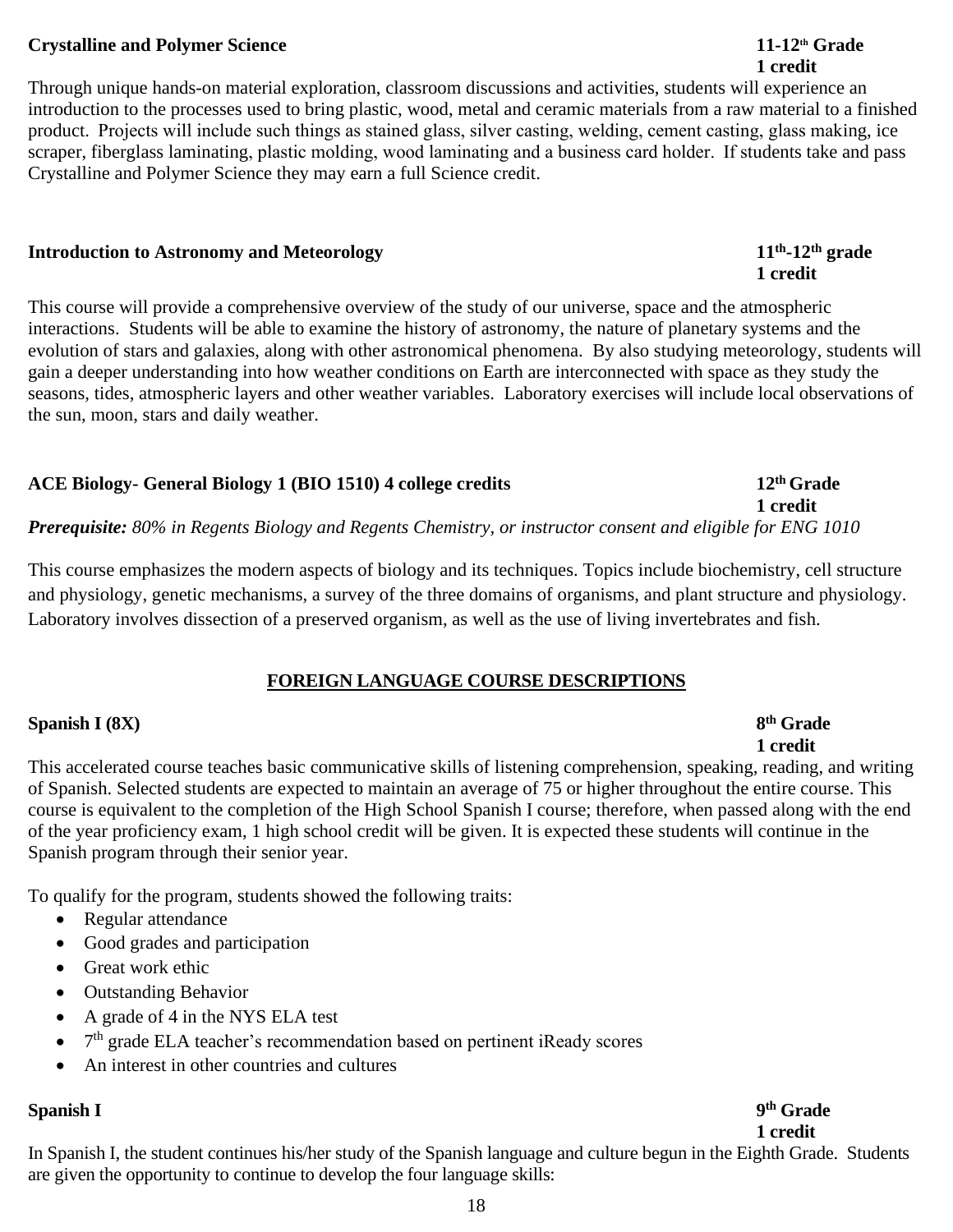| <b>ART COURSE DESCRIPTIONS</b>                                                                                                |                    |
|-------------------------------------------------------------------------------------------------------------------------------|--------------------|
| <b>Studio in Art</b>                                                                                                          | $9th - 12th$ Grade |
|                                                                                                                               | 1 credit           |
| This course is designed to provide a foundation for students seeking an art sequence. This course can also be used to satisfy |                    |

the State requirement mentioned above. The course will provide an understanding of fundamental art concepts. The course will cover the elements of art, principles of design, methods and materials, and other aspects of art through a variety of creative experiences. Methods of learning will vary and may include lectures, discussions and production of projects.

19

#### **Spanish II 9 the Spanish II**  $9<sup>th</sup> - 10<sup>th</sup>$  Grade

Spanish III introduces new grammar and concentrates on perfecting the four skills (speaking, listening, reading and writing) included in the final exam that all students must pass at the end of the year in order to receive their Regents credit for those who are pursuing a Regents with Advanced Designation.

### ACE Spanish IV **(SPAN 2010 and SPAN 2180)** 4 college credits each  $11<sup>th</sup> - 12<sup>th</sup>$  Grade

#### 838 *CCC Prerequisite: three years of Regents high school Spanish.*

It continues the development of facility in reading, writing, speaking, and understanding the language through a systematic review of its structure. Representative readings as an introduction to Spanish civilizations. A thorough analysis of the language; intensive discussion of grammar, usage, style and vocabulary, enhancing expression through composition, oral reports, and more informed class discussions and conversations.

#### **ACE Spanish V (SPAN 2310)** 3 college credits **12<sup>th</sup> Grade**

848 *CCC Prerequisite: students must have received an 85% or higher on the English Regents or scored high enough on the*  849 *CCC placement test and* SPAN 2180.

Advanced study in the language with an introduction to serious readings of some of the great writers of literature. Conveys ideas and develops the ability to exchange ideas through writing and discussion in the language.

#### 824 **1 credit** Spanish II expands on the vocabulary topics that the students learned in Spanish 8 and Spanish I and introduces new grammar so that students can enhance their speaking, listening, reading and writing skills while using them in context.

## **Spanish III 10<sup>th</sup> – 11<sup>th</sup> Grade**

## 837 **1 credit**

## 830 **1 credit**

# 847 **1/2 credit**

1. Listening: comprehending simple statements

- 2. Speaking: initiating and responding to simple statements
- 816 3. Reading: understanding simple material for informative or social purposes
- 817 4. Writing: expressing basic needs and composing short messages on very familiar topics based on personal experience

The student demonstrates knowledge of some aspects of the Spanish Latin American Culture. The communication rather 820 than the linguistical approach is emphasized. The focus is on what the student can do with the language and how well he/she can do it. Students must earn 1 high school credit in Spanish to meet graduation requirements.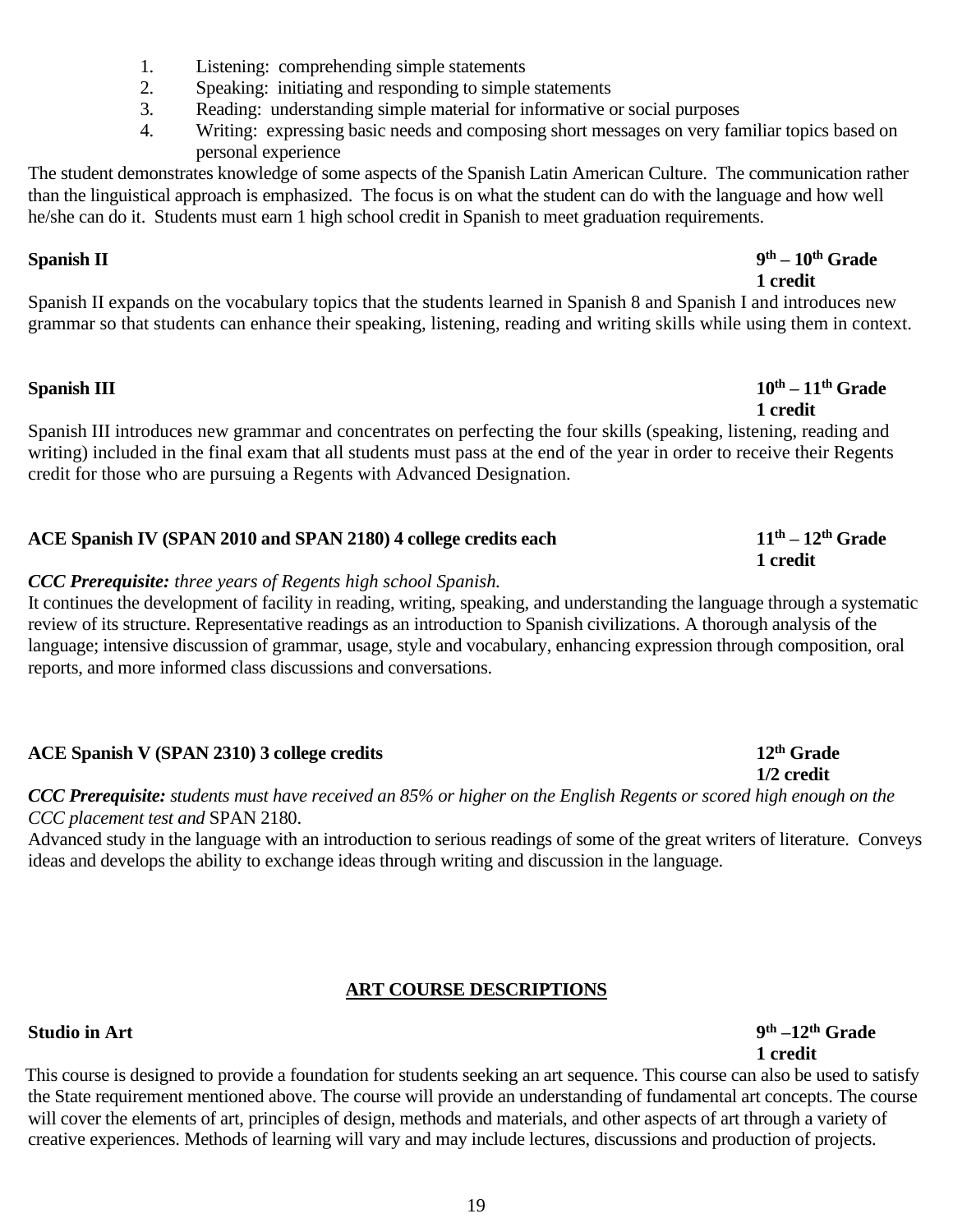#### **Ceramics 10th**

#### 868 **1/2 credit** This course is designed to provide a foundation for students seeking an art sequence. This course can also be used to satisfy the state requirement mentioned above. The course will provide an understanding of the fundamental art 871 concepts needed in the world of ceramics. The course will cover the elements of art, principles of design, methods and materials needed in creating ceramic art. Students will learn these important concepts and processes through fun and exciting projects, activities. Methods of learning will vary including lectures, videos, discussions and project production and demonstration.

#### **Advanced Ceramics** 10<sup>th</sup> - 12<sup>th</sup> Grade

This is an advanced ceramics art course that provides the enthusiastic art student an outlet for their creativity. In order to take advanced ceramics, students must have taken basic ceramics. This course will provide and cover advanced projects, techniques, and processes. With a basic ceramic background, students will be challenged creatively through the use of these advanced techniques. The course will cover the elements of art, principles of design, and methods and materials needed in creating ceramic art.

#### **Drawing and Painting 2018 10<sup>th</sup> 12<sup>th</sup> Grade**

886 **1/2 credit** This course is designed to provide a foundation for the enthusiastic art student. This course can also be used to fulfill the state requirement in fine arts. The course will provide an understanding of fundamental art concepts. The course will cover the elements of art, principles of design, methods as well as materials. This will be provided through a variety of creative and exciting project experiences. This learning environment will involve lectures, classroom discussions and the production of projects.

#### **MUSIC COURSE DESCRIPTIONS**

#### **Guitar Class/Piano** 9<sup>th</sup> - 12<sup>th</sup> Grade

#### Guitar:

This class is designed for beginning guitar players. It consists of learning to play basic chords and familiar songs. Players are responsible for knowledge and mastery levels of the subject matter. There is some listening and composing involved.

### Piano:

This class is designed for beginning keyboard players. It consists of learning to play basic chords and familiar songs. Players are responsible for knowledge and mastery levels of the subject matter. There is some listening and composing involved.

### **Guitar Class/Piano II 10th – 12** 912 **th Grade**

915 *Prerequisite – Guitar Class/Piano 1 (or meeting with instructor to determine if prior guitar/piano experience is sufficient* 916 *to skip Guitar/Piano 1)*

### Guitar:

This class is designed for intermediate guitar players. It consists of continuing to play basic chords and familiar songs, as well as focusing on more advanced skills and playing on the guitar. Students will begin to focus more on

## **Ceramics** 10<sup>th</sup> - 12<sup>th</sup> Grade

# $10<sup>th</sup>$  -  $12<sup>th</sup>$  Grade

# <sup>9th</sup> - 12<sup>th</sup> Grade

## 878 **1/2 credit**

# 900 **1/2 credit**

913 **1/2 credit**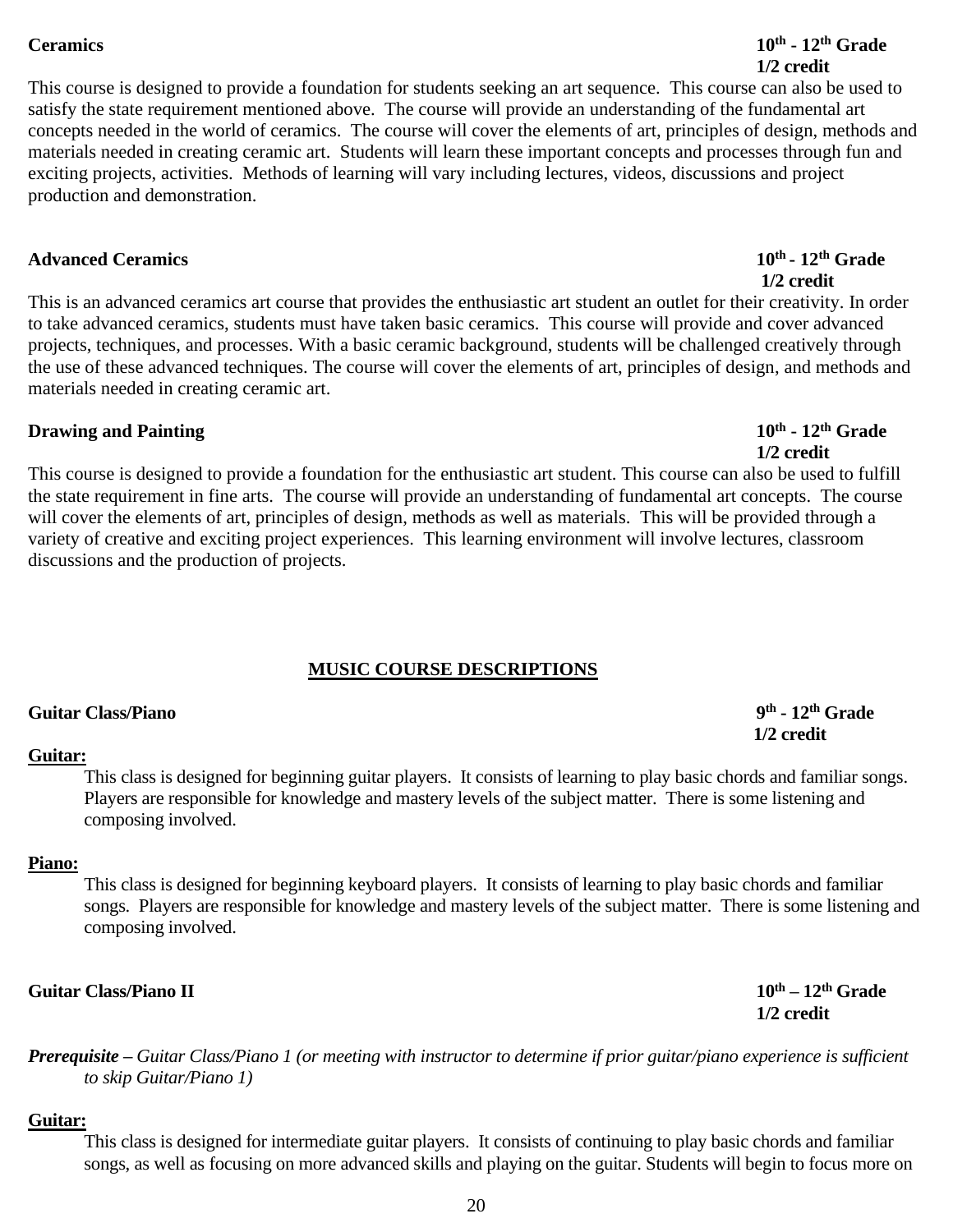921 playing and working through issues through practice with performance critiques from the instructor given regularly. Players are responsible for knowledge and mastery levels of the subject matter. There is some listening and composing involved.

#### Piano:

926 This class is designed for intermediate keyboard players. It consists of continuing to play basic chords and familiar songs, as well as focusing on more advanced skills and playing on the piano. Students will begin to focus more on 928 playing and working through issues through practice with performance critiques from the instructor given regularly. Players are responsible for knowledge and mastery levels of the subject matter. There is some listening and composing involved.

#### **Senior Band**

934 This course is designed for all high school students who have gained a proficiency with a musical instrument. Participation 935 in this course involves concert band and marching band activities. In addition to the regularly scheduled class, participants are also required to attend after-school, evening, or Saturday rehearsals when scheduled and play on selected dates at concerts and parades.

Each band member will also be required to attend one music lesson per week unless special arrangements are made with the band director. Students who are not presently taking band and are interested should contact the band director before completing their schedules.

#### **Senior Chorus**

944 **1/2 credit** This course is designed for all high school students who have an interest and a talent in vocal music. In addition to the regularly scheduled class, participants will be required to attend some special rehearsals and take part in regularly scheduled chorus concerts.

#### **Senior Choir**

#### **Prerequisite –** *Instructor recommendation*

This course is designed for high school vocal students with a higher skill level of singing. This is a select group for the dedicated choral student. Students interested in singing challenging music should see the instructor for an audition. In addition to the regularly scheduled class, participants will be required to attend some special rehearsals and take part in regularly scheduled chorus concerts.

#### **The Influence and Technology of Rock n Roll <b>10<sup>th</sup>** -12<sup>th</sup> Grade

961 **1/2 credit** This class is recommended for students interested in music but not performance. Students will study the relationship between music and culture as well as the effect technology has had on transforming the music world. Topics include: 964 the Birth of Rock n Roll in the 1950s, the teenage rebellion, antiwar movement, and cultural shifts of the 60s and 70s, and the musical transformation of Rock n Roll in the 80s and 90s. Students will also explore the use of technology in 966 promoting and creating music, recording and editing sound files, and its use in music today.

#### **th – 12** 950 **th Grade** 951 **1/2 credit**

#### **th – 12** 932 **th Grade** 933 **1 credit**

## **th – 12** 943 **th Grade**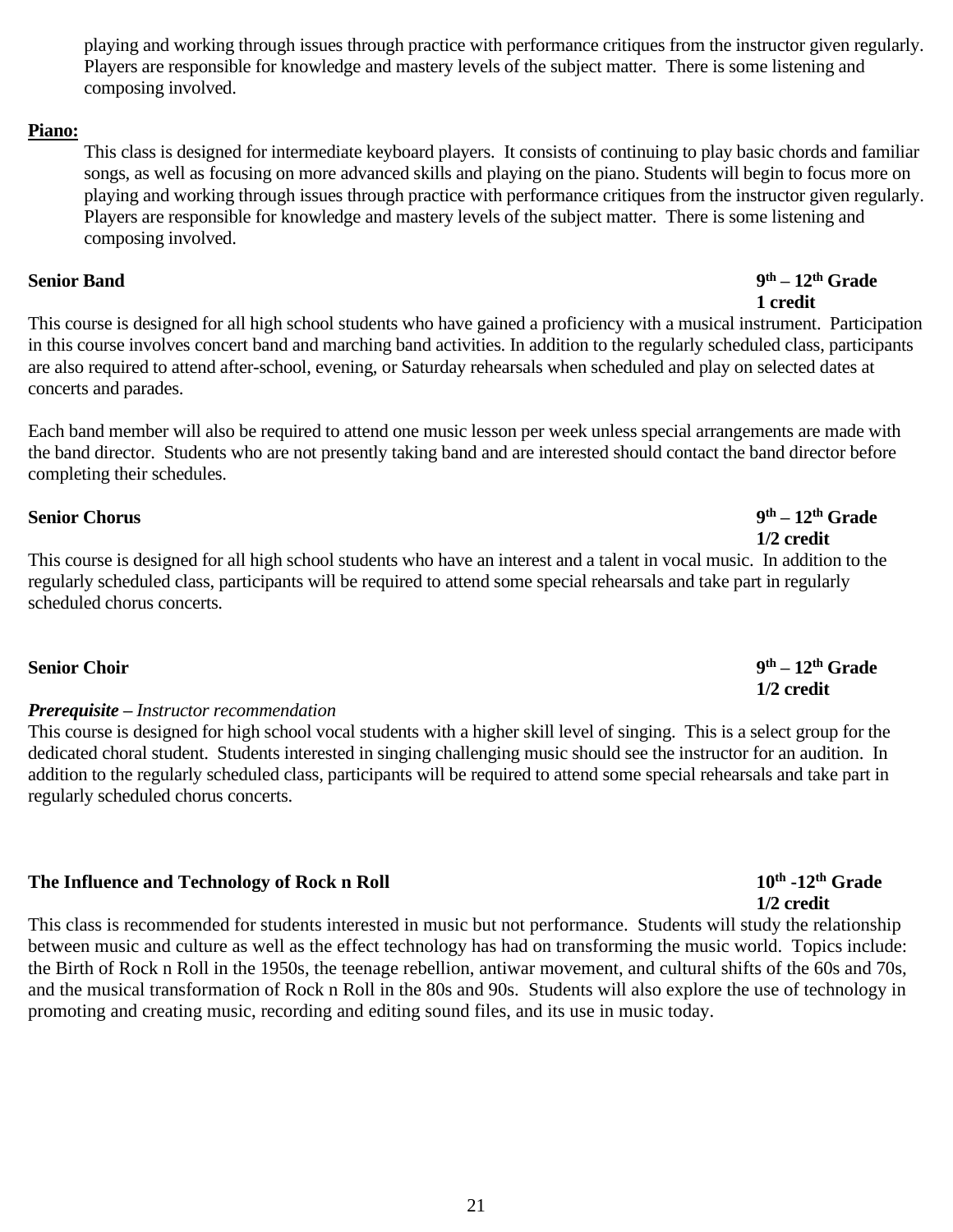#### 975 **TECHNOLOGY COURSE DESCRIPTIONS**

#### **Drawing and Design for Production (DDP)** 9th – 12th Grade

979 **1 credit** This course is designed to provide high school students with opportunities in critical thinking, creative problem solving and the decision-making process. Students will use a variety of different computer drawing programs to help them complete different projects throughout the class. Students will also have the ability to learn the different skills and 983 techniques needed to work a 3D printer and Laser cutter/engraver. *An art credit can be earned by successfully*   $completing this course.$ 

#### **construction** Systems **9<sup>th</sup>** – 12<sup>th</sup> Grade

Construction Systems course covers the skills and knowledge needed for basic construction and interior infrastructure. The class will cover building a stud wall including door and window openings, laying floor joists, constructing trusses, placing siding, installing a roof, electrical systems, plumbing systems, and drywall installation. Students will learn to read technical drawings for the installation of mechanical systems.

### 998 **PHYSICAL EDUCATION & HEALTH COURSE DESCRIPTIONS**

#### **PE 9/10 9**

 $1/2$  credit The Physical Education program for high school students centers around lifetime and personal fitness activities. Students will participate in a wide range of lifetime and team sport activities. Students will take the FitnessGram test during the year focusing on areas of strength, flexibility and cardio vascular fitness. Grading will be based on participation, knowledge and personal relations. The emphasis will be on fundamental instruction of skills that were introduced during the Junior High Physical Education program. Instruction and skill development will account for a large percentage of class time at this level.

#### **PE 11/12 11**

**the**  $11/12$  **th**  $-12^{th}$  Grade  $1/2$  credit

The Physical Education program for high school students centers around lifetime and personal fitness activities. Students will participate in a wide range of lifetime and team sport activities. Students will take the FitnessGram test during the year focusing on areas of strength, flexibility and cardio vascular fitness.

Grading will be based on participation, knowledge and personal relations. The focus will be on higher level skills and strategies to enhance athletic proficiency. A larger percentage of class time will be devoted to performance activities at this level.

## **Health 9<sup>th</sup> Grade**

### $1/2$  credit

This health course is designed to encourage student awareness of decisions that will promote a healthy lifestyle. Students will become aware that total health includes all aspects of life; social, mental/emotional, and physical health. This course is based on mini lessons, large and small group discussions, research, and activities geared to enhance the learning experience. Course topics include: wellness and mental health, violence prevention, substance awareness and abuse, lifestyle diseases, relationships and human sexuality, nutrition and eating behaviors, infectious and noninfectious diseases, current health issues, and an understanding of the responsibility for one's own personal health.

## 989 **1/2 credit**

## **the PE 9/10 o**  $9^{\text{th}} - 10^{\text{th}}$  Grade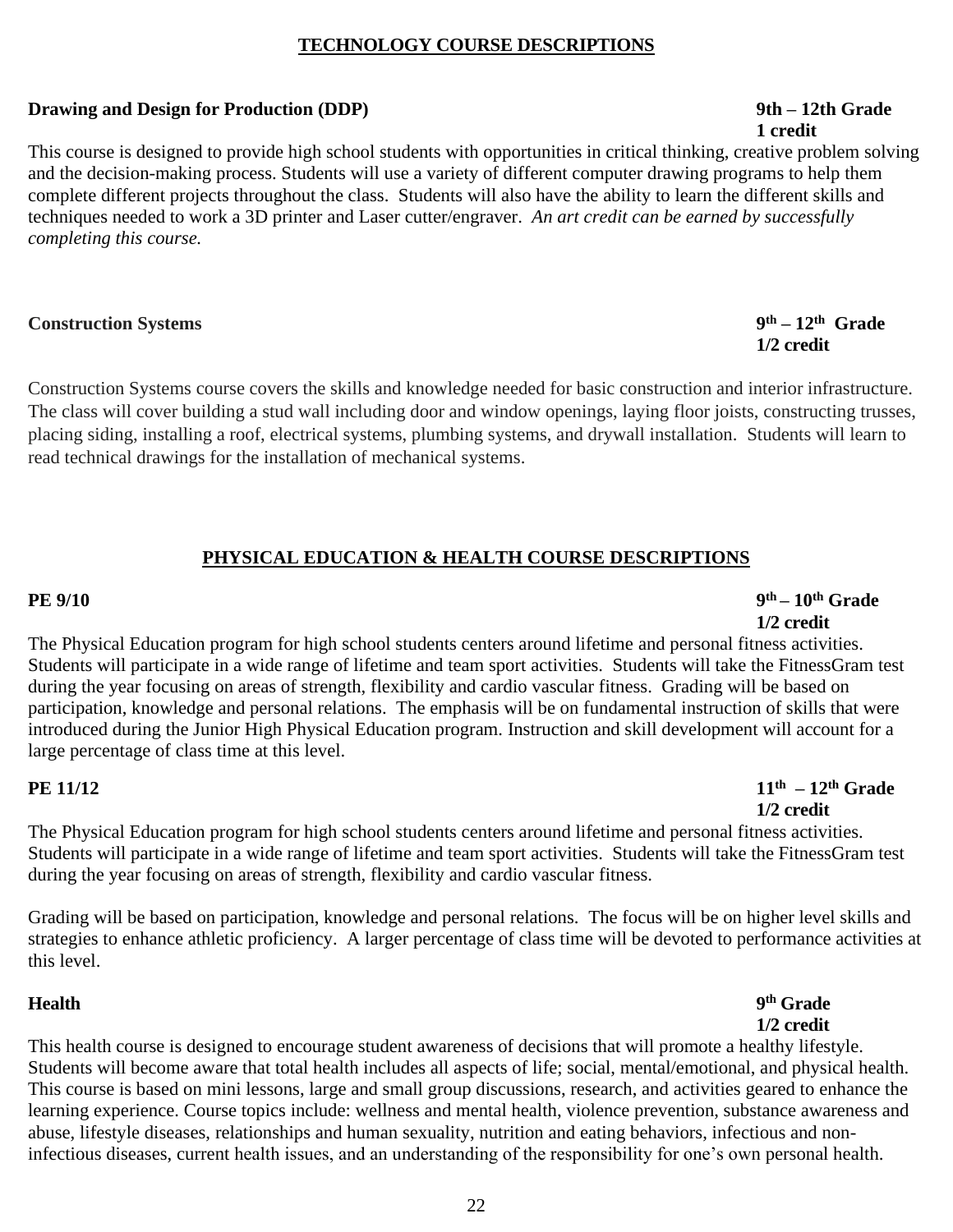## 23

### **ACE Foundations of Personal Health 11<sup>th</sup> <b>11<sup>th</sup> 11<sup>th</sup> and 12<sup>th</sup> Grade**

CCC HLTH 1207 is a comprehensive course addressing the current health problems facing our community and society, focusing on behavioral health strategies for prevention; risk-reduction; and basic principles and practices involved with attaining and maintaining optimal personal and community health and wellness.

#### **Lifeguarding 9**

This class is an elective and would be in addition to your accredited PE course. This is a  $\frac{1}{2}$  year course that will be offered both semesters. This would include a 2-year American Red Cross certification in lifeguarding and CPR/First Aid/AED for the professional rescuer. Learn how to effectively prevent and respond to water emergencies with the ARC lifeguard training. With our lifeguard training, you will learn how quick response times and effective preparation are vital to being a lifeguard while also understanding the crucial elements in helping to prevent drownings and injuries. Prerequisite Students must be at least 15 by the last day of class and must pass a pre-course swimming skills test prior to taking lifeguarding courses.

### 1049 **BUSINESS COURSE DESCRIPTION**

#### 1051 **Computer Applications 9-12th grade**

1052 **1/2 credit** This course will place emphasis on the use of computer applications to prepare students for the digital world in which we live in. Emphasis will be placed on personal information management software, file management, getting started with Microsoft Office 1055 365, Word fundamentals, PowerPoint fundamentals and Excel fundamentals. Students will demonstrate knowledge of email, digital filing, basic functions of all MS Office 365 programs such as starting, saving, printing, opening, editing, and formatting documents. In addition, students will learn how to format and create a business letter, business report, present a PowerPoint presentation and manage a basic spreadsheet. Students will strive to achieve the industry standard of 40 words per minute by the end of the course. This course is highly recommended for all freshmen students.

#### 1062 **Introduction to Photography 9th – 12th Grade**

1063 **1/2 credit** This course is designed to introduce students to the world of photography. Students will learn techniques including the basic function of a digital camera, elements and composition of photographs, shutter speed, program mode, and visual art display/exhibit. Students will create their own e-portfolio to display their work for others to view. This course will require time outside of the classroom to take pictures and is a pre-requisite for Business and Graphic Communications (School Yearbook).

#### 1071 **Business and Graphic Communications (School Yearbook) 10th - 12th Grade**

Prerequisite: Introduction to Graphic Communications and Photography Class and/or Instructors Approval, and **Completion of the Yearbook Application and Interview Process** 

This course is designed to give students an overview of Business Communications through the development of the Jr/Sr High School Yearbook. Students will develop skills that are expected of professionals in any workplace. These skills will help students effectively communicate and interact with others, regardless of the job or career path they choose. Students will learn about business communications basics, business professionalism, careers, written communications, and electronic communications. Students will demonstrate their understanding of Business and Graphic Communications through good journalism, business management, photography, layout and copy. As the main project for this course, the development of the Yearbook will require students to be dedicated, enthusiastic, organized, and

### $9<sup>th</sup> - 12<sup>th</sup>$  Grade 1038 **½ credit**

## 1072 **1 credit**

## 1030 **1/2 credit**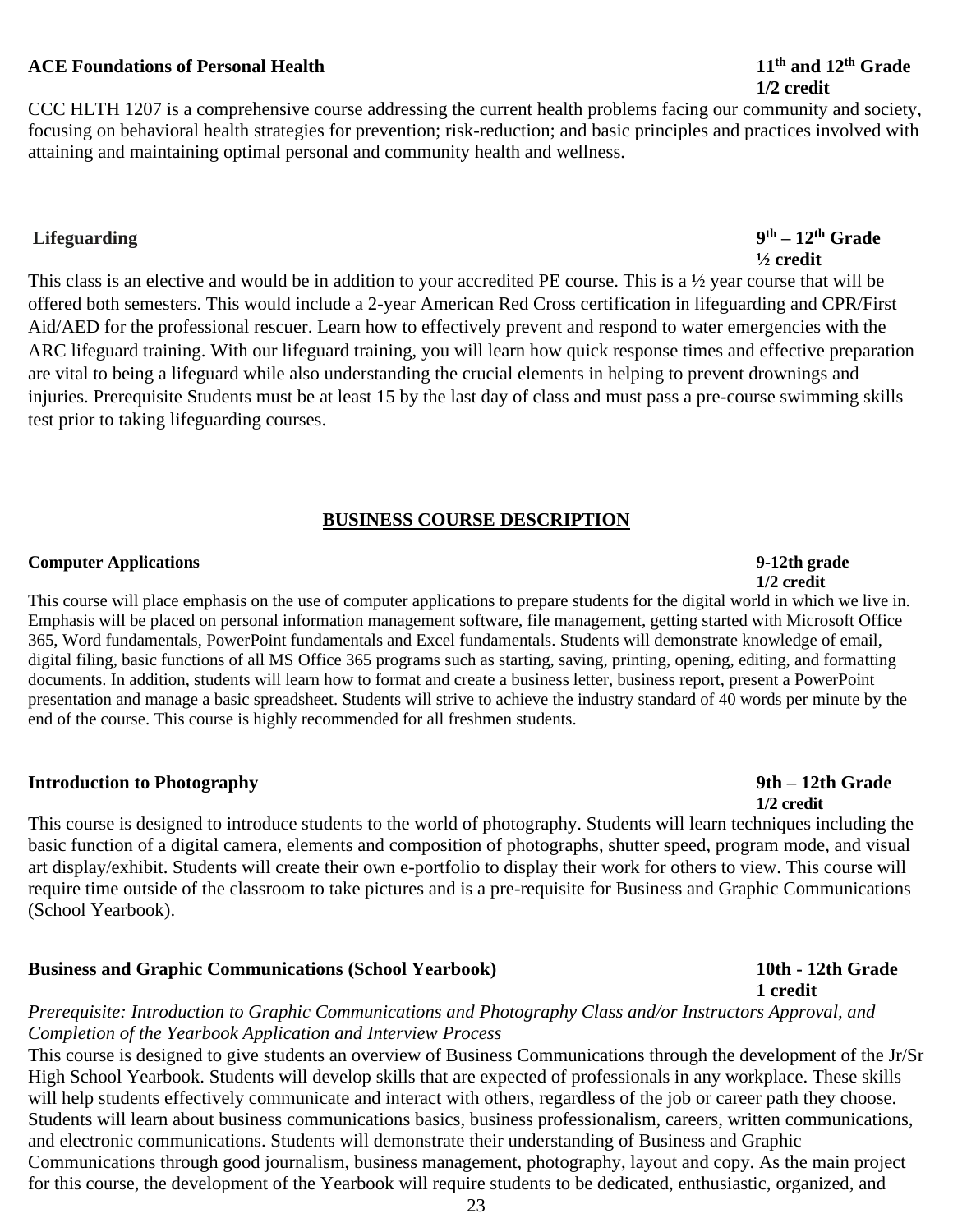available after school hours to meet the demanding deadlines of creating a product by a specific date. Students must successfully complete the Introduction to Graphic Communications and Photography course or receive instructor approval to take this course. Students must also complete the yearbook application and interview process. At the successful completion of this course, students will earn 1 business credit.

This course is designed to give students an overview of Business Communications through the development of the Jr/Sr High School Yearbook. Students will develop skills that are expected of professionals in any workplace. These skills will help students effectively communicate and interact with others, regardless of the job or career path they choose. Students will learn about business communications basics, business professionalism, careers, written communications, and electronic communications. Students will demonstrate their understanding of Business and Graphic 1092 Communications through good journalism, business management, photography, layout, and copy**.** As the main project for this course, the development of the Yearbook will require students to be dedicated, enthusiastic, organized, and available after school hours to meet the demanding deadlines of creating a product by a specific date.

#### **Microsoft Office 365 9-12<sup>th</sup> grade**

**1/2 credit** This course places emphasis on the use of computer applications: word processing, spreadsheets, databases, desktop publishing, multimedia presentations, and online collaboration to prepare for college and careers. Students will strive to achieve the industry standard of 40 words per minute by the end of the course. The Company concept is used in this course. Students not only focus on course content, but they also learn communication skills, advanced time management skills, organizational skills, and develop an understanding and appreciation for the "real" work environment. This non-traditional classroom setting provides students the experience needed to successfully work in a business.

#### **Foundations of Career Exploration 9<sup>th</sup> – 12<sup>th</sup> grade**

**1** credit This foundation course is designed to prepare students for the world of work. The first semester of this course students will learn about professionalism in the workplace. Students will learn skills expected of a professional, such as time management, communication skills (verbal and written), professional image, effective work habits, and being a problem solver. The second semester of the course is designed to provide work-based learning opportunities. Students will explore a variety of career pathways. This course is a pre-requisite for work-based learning program.

#### **DRIVER EDUCATION COURSE DESCRIPTION**

#### **16 Years old and 20 Years old and 20 Years old and 20 Years old and 30 Years old and 30 Years old and 30 Years old and 30 Years old and 30 Years old and 30 Years old and 30 Years old and 30 Years old and 30 Years old and**

**NYS Drivers Permit** 1122 **1/2 credit**

#### **Prerequisite:** *NYS Driver's Permit by the end of the first marking period*

This is a New York State Department of Motor Vehicles approved course. It is a semester course which will teach you safe driving skills, theory, and defensive driving techniques to help you become a safer driver. You must have your NYS driver's permit by the end of the first marking period. **Parent permission is also required**. The course is made up of two parts; classroom theory and a car lab. The classroom theory includes 24 hours of classroom instruction. The car lab includes 24 hours of driving instruction with each student spending 6 hours behind the wheel practicing safe driving skills and 18 hours observing other students practicing safe driving techniques. You must have good attendance because the time requirements needed to complete this course is mandatory by NYS. You will receive a Student Certificate of Completion (MV285) if you receive a 65 in the classroom theory and a 65 in the car lab. This MV 285 will allow 17 year olds to drive after 9pm and may also give you an insurance premium reduction.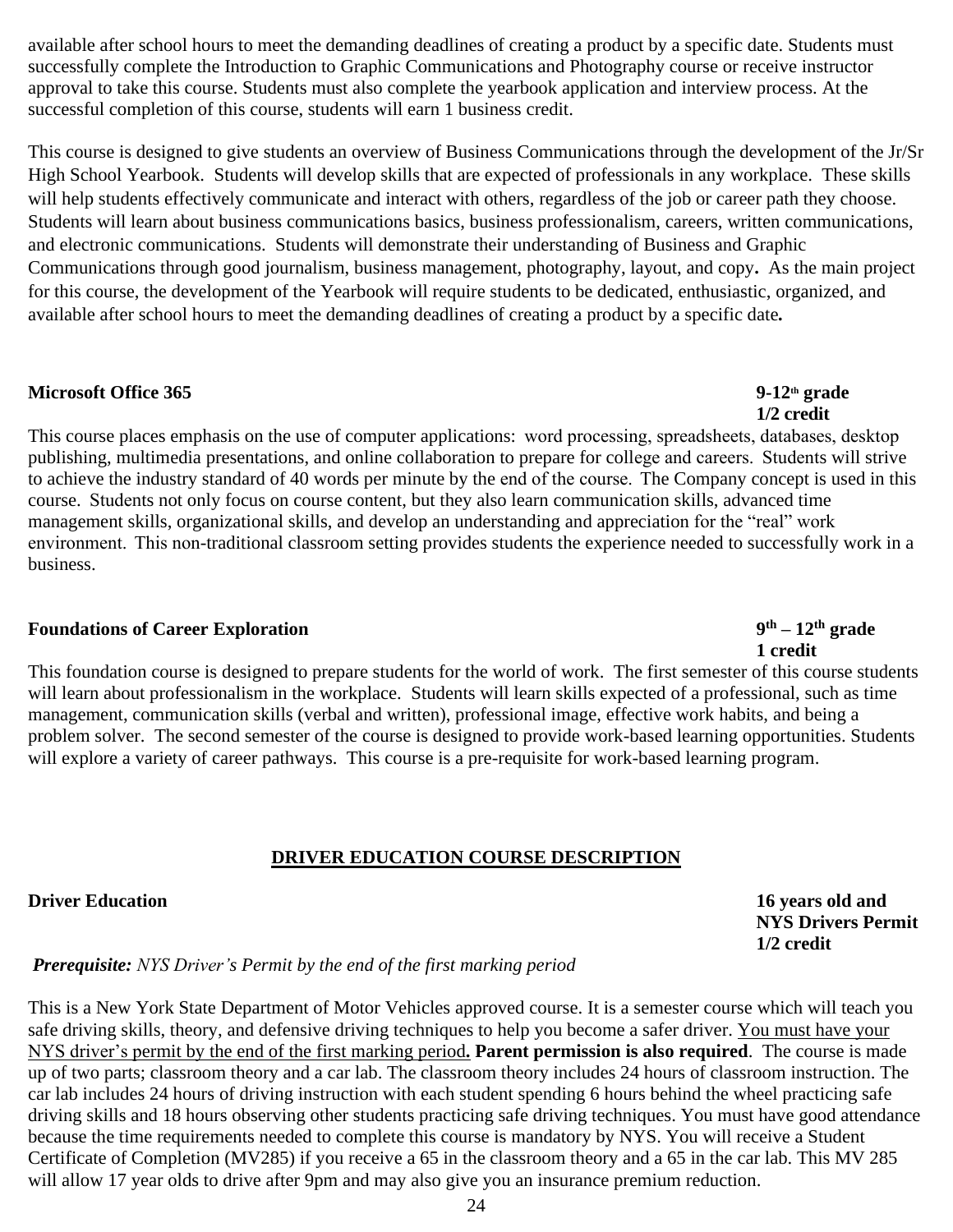### **OTHER DESCRIPTIONS**

#### A lab aide is a student that is assigned to a teacher for 1 or more periods per cycle. Lab aides work for teachers and staff making copies, using copiers in library or offices, prepare classroom materials, grade papers, tutor and/or support students, complete special projects and tasks parallel to a course's curriculum.

#### 1144 **Pool Lab Aid 1/4 credit**

Lab aides are required to demonstrate various swimming skills, assist  $4<sup>th</sup>$ ,  $5<sup>th</sup>$  and  $6<sup>th</sup>$  grade students during elementary swimming, and assist the teacher. Swimming skill and knowledge is important and getting into the pool is a requirement.

#### **ACE Youth in Government 1/2** credit

ACE Youth in Government provides high school seniors a unique and hands-on experience with Steuben County Government. Students attend meetings with elected and appointed officials, meet with department heads, and hold simulated legislative proceedings. This program is operated by the Steuben County Youth Bureau.

#### **Lab Aide 1/4 credit**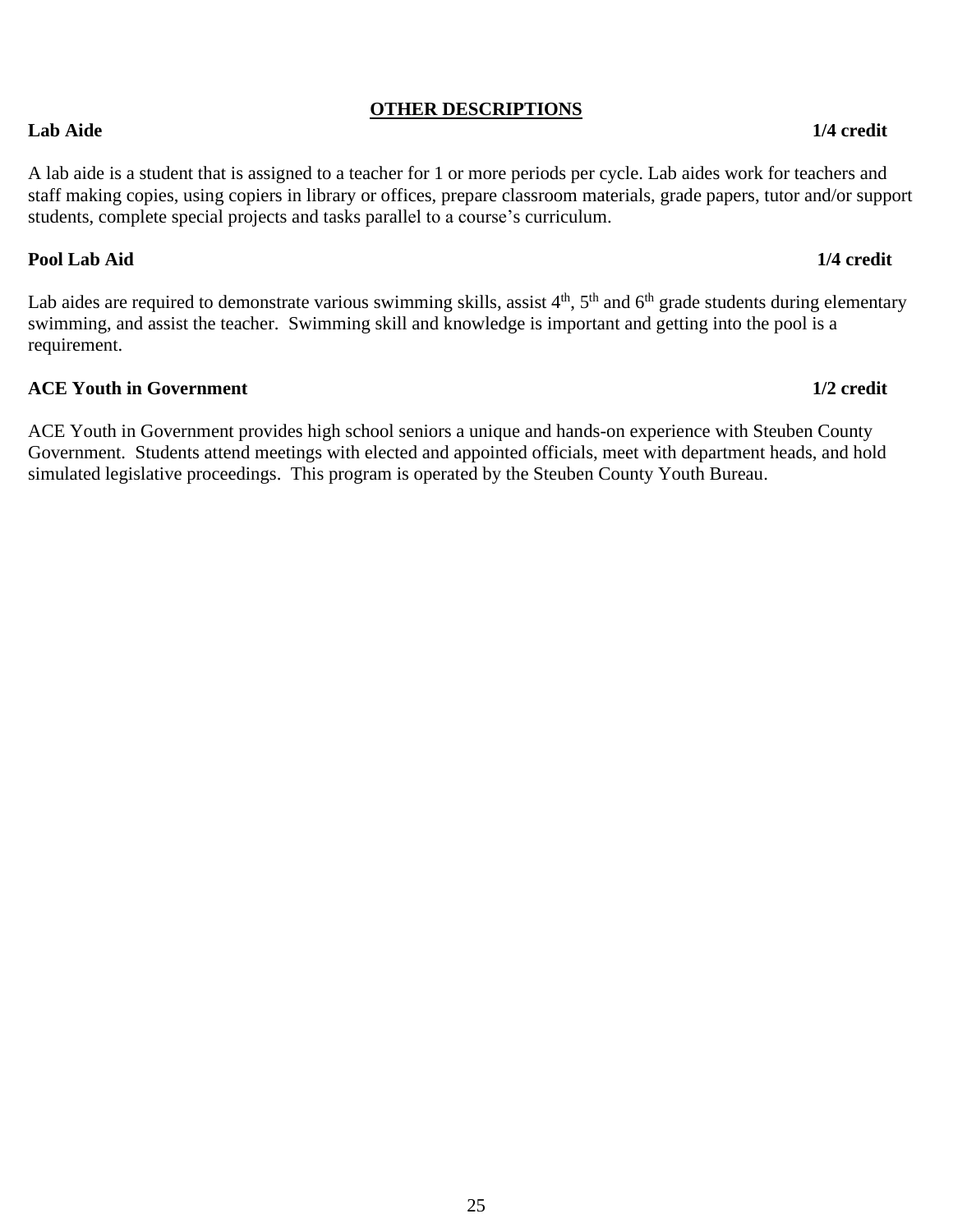#### 1157 **CAREER AND TECHNICAL EDUCATION COURSE DESCRIPTIONS**

Career and Technical Education Training, as provided by BOCES, can be an extremely worthwhile educational experience for students. BOCES gives a "hands on approach" to fundamental components for many trades. Students 1161 can develop skills which can lead to job placement immediately following graduation. However, a student must meet certain criteria in order to be eligible to attend a BOCES vocational program. Parental knowledge and permission must be granted prior to a student being enrolled in a vocational program at BOCES. Students must also be in good academic standing in order to attend a BOCES vocational program as outlined below.

Juniors entering a vocational program must have completed the stated requirements to be eligible to go to BOCES. Seniors, who wish to continue in a vocational program, will be reviewed to determine their continued placement in a vocational program. The three aspects that will be emphasized in making a decision are  $1$ ) progress in the vocation,  $2$ ) progress in academic classes at Campbell-Savona, and 3) appropriate behavior at the Coopers Education Center as well as Campbell-Savona School. *Students may choose to substitute a 5-credit sequence in Career and Technical Education* 1171 *(CTE) in place of the 3 credits in Foreign Language to fulfill that requirement for a Regents with Advanced*  **Designation.** 

#### *Eligibility Requirements to Attend a Vocational Program at BOCES*

A. Required credits that must be passed by the end of the student's 10th grade year in order to attend a vocational program at BOCES:

| Subjects  | Credits                             | Subjects       | Credits                                                      |
|-----------|-------------------------------------|----------------|--------------------------------------------------------------|
| English   | 2.0                                 | <b>History</b> | 2.0                                                          |
| Science   | 2.0                                 | Math           | 2.0                                                          |
| Phys. Ed. | $1.0(9^{\text{th}}-10^{\text{th}})$ | Health         |                                                              |
| Art/Music | 1.0                                 |                |                                                              |
| Spanish   |                                     |                | 1.0 (unless the student is exempt through special education) |
|           |                                     |                |                                                              |

B. Required credits that must be passed by the end of the student's  $11<sup>th</sup>$  grade year in order to attend a vocational program at BOCES:

| <b>Subjects</b> | Credits                             | <b>Subjects</b> | Credits                            |
|-----------------|-------------------------------------|-----------------|------------------------------------|
| English         | 3.0                                 | History         | 3.0                                |
| Science         | $*2.0$                              | Math            | $*2.0$                             |
| Phys. Ed.       | $1.5(9^{\text{th}}-11^{\text{th}})$ | Health          |                                    |
| Art/Music       | 1.0                                 | Spanish         | 1.0 (unless the student is exempt) |
|                 |                                     |                 | through special education)         |

\*\*Students must have either 3.0 credits of math or 3.0 credits of science by the end of  $11<sup>th</sup>$  grade.

C. In order to graduate from high school, students must pass 5 required Regents exams. It is recommended that students pass the following exams by the end of the 10th grade year, especially if they intend to go to BOCES.

| <b>Subjects</b>       | Exams   | Grade Taken      |
|-----------------------|---------|------------------|
| Science               | Regents | $9th$ or $10th$  |
| Math                  | Regents | $10^{th}$        |
| <b>Global Studies</b> | Regents | 10 <sup>th</sup> |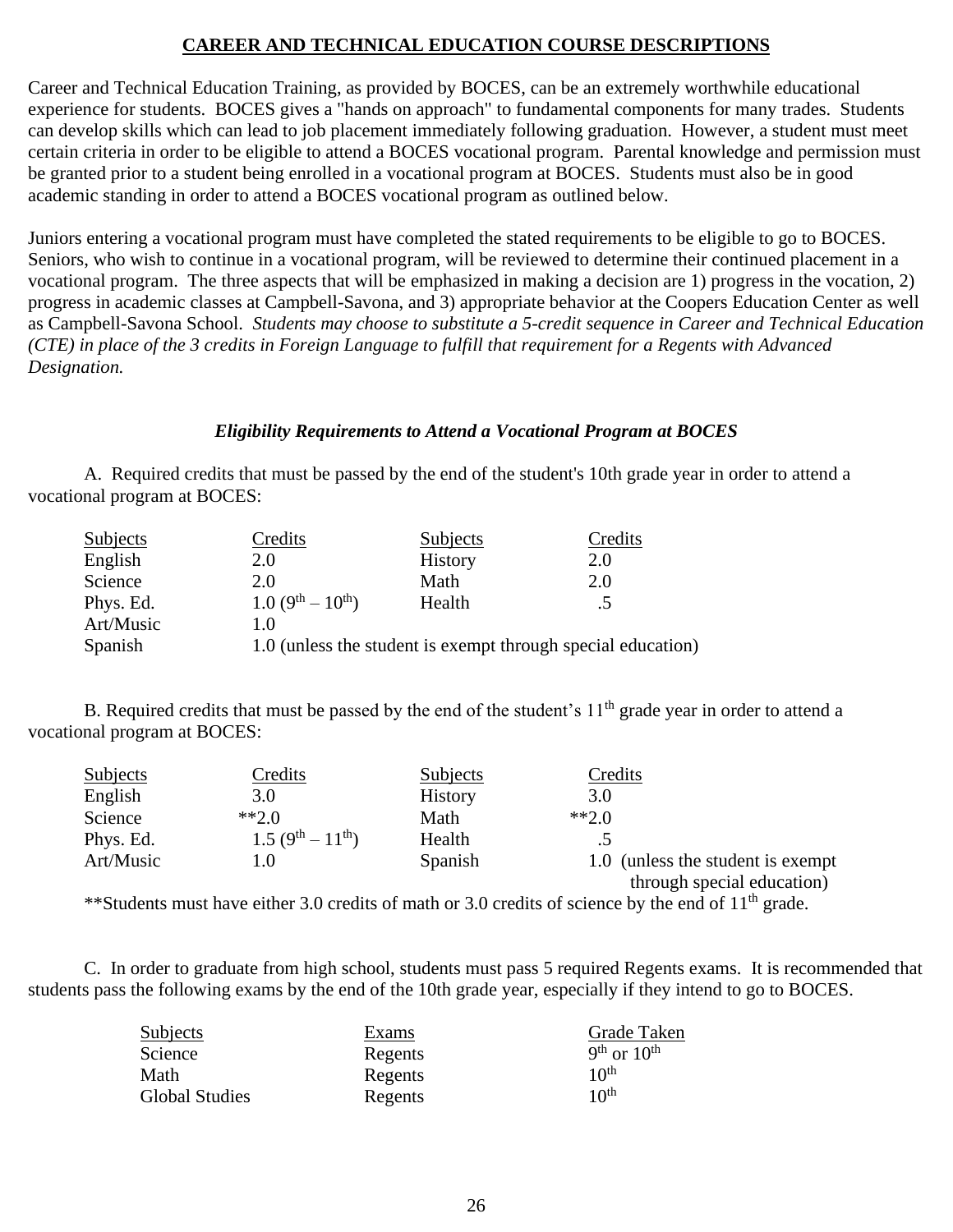#### **CTE courses offered at the Coopers Education Center**

**Animal Science –** This course prepares students for a wide range of careers associated with Animal Science. Students will study anatomy, physiology, breed identification, handling, restraints, health and disease, nutrition, behavior, reproduction and management of small animals. This program is designed for students who want to pursue a career working with animals, with course work tailored to the interests of the student.

**Auto** Body – This course deals with basic surface preparation to complete collision repair. It also includes frame alignment, panel replacement and painting technology.

**Automotive Technology** – This course offers students to experience all areas of automotive repair, from periodic maintenance service to engine replacement. Course work includes maintenance, engine repair, drive lines, fuel systems, alignments, and computer system operation.

**Building Construction** – This course deals with power and hand woodworking tools, building site layout, various types of framings, foundations, window and door installation, siding application, roofing, interior finishing, basic wiring, plumbing and basic cabinet installation.

**Computer Information Technology** – This is a hands-on computer repair, support technician and networking program that allows students the opportunity to build, repair and network computer systems. Students in the CIT program will major in CISCO Networking and A+ Computer repair.

**Cosmetology** – This course offers instruction and practical experience in the skills and theories necessary for employments as a hair designer nail technician or full-service cosmetologist. In order for students to meet the NYS requirement of 1,000 hours of instruction, they must attend a summer training program at the end of their 1<sup>st</sup> year, do an outside internship, have outstanding attendance and attend cosmetology for full days whenever possible during conference days, or exam week. Even doing all of the above, a student may still not have enough hours to be eligible to sit for the licensing exam and will need to enroll at BOCES as an adult student and pay to take enough hours.

**Criminal Justice** – This course is designed to give students hands-on instruction in the field of criminal justice. Students participate in role-plays, field trips, group projects and disaster drills.

1243 **Culinary Arts** – This course provides students with the opportunity to experience all aspects of operating and managing a food service establishment.

**Digital Media Arts** – This is a project based course that blends the traditional design principles, composition, color theory and layout and typography with advanced technical skills by using the latest professional computer software and equipment.

**Heavy Equipment** – Students in this course study the operation, maintenance and repair of heavy equipment.

**Engineering & Metal Fabrication Technology–** This course takes the place of Machine Trades and students develop knowledge and skills in design, blueprint reading, and machining, welding, and metal fabrication to prepare for employment and/or post-secondary education. In the first year, all students would get the basics of both Precision Machining and Welding. They could rotate every 10 weeks between the two subject areas, allowing them to see the important relationship between these two skills. In the second year, students would specialize and choose between Precision Machining or Welding as a focus area and take the required National Standards Exam as well as being eligible to participate in an internship or cooperative work experience

**Nurse Assisting** – Students will learn the skills necessary to seek employment in hospitals, long-term care facilities, home health care and residential care in this course. Students will also be prepped for the Certified Nurse Assisting exam.

New Visions Medical – This is an advanced level program designed for the college-bound senior. The program is designed to provide students with opportunities to study basic medical concepts and investigate areas of interest through job shadowing experiences.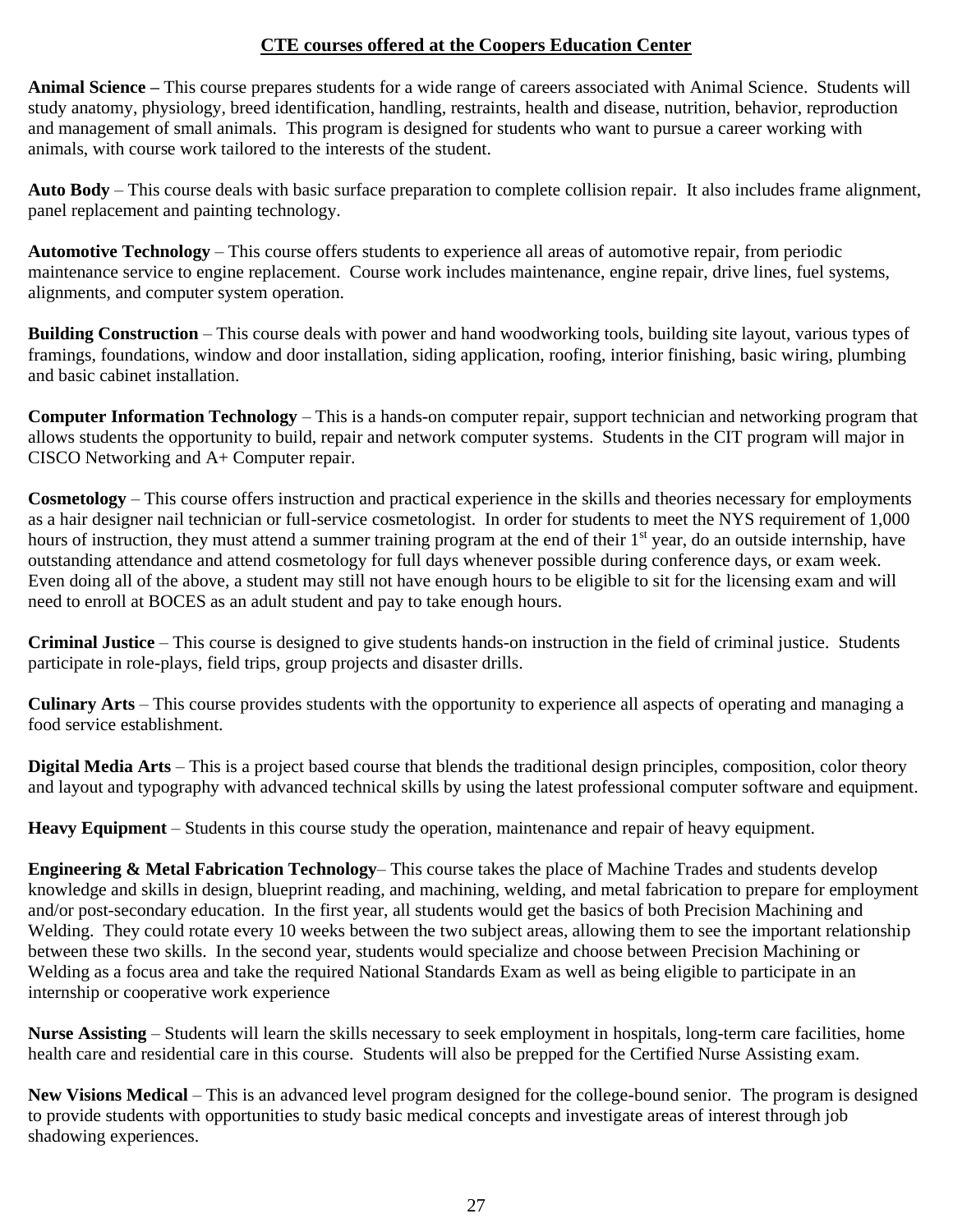### **ONLINE COURSE DESCRIPTIONS**

The following courses will be offered as "online" courses through a company called Advanced Academics for students in  $10<sup>th</sup>$  -12<sup>th</sup> grades. These courses will be offered as semester courses only and must be completed in the allotted time. These elective courses are meant to supplement the current offerings we provide and not designed to replace any CORE graduation requirements. This online program is unique in that it also provides to students "real" teacher assistance via email, online chat and telephone. In order to take an online course, students must have 2 times available in their daily schedule, and are also expected to work on this outside of school. Students can generally take 1 online course per semester, not counting the Introduction to Online Learning Course. The grades for these courses will be taken from the online program itself. Each of these courses will carry .5 high school credits, except for the Introduction to Online Learning course. All students who want to take an online course must first take the Introduction to Online Learning Course and pass it with an 80.

**Introduction to Online Learning** - Introduction to Online Learning provides information that will ensure your success for navigating the Advanced Academics platform, including how to access your classes, take assessments, submit written assignments, and view your grades. This course will also cover the various ways to communicate with your teachers and the guidelines for effective communication. You will learn how to set up the technical requirements so that you can get the most out of your Advanced Academics learning experience. The course concludes with an overview of test and homework retake policies, ways to cite sources, and avoiding plagiarism. This orientation course introduces students to the online environment, and is not intended to be a full semester course.

**Introduction to Graphic Design** - By raising students' awareness of design, this course will serve as a strong foundation in the basic principles of graphic design. Students will learn to communicate visually; they will present their own ideas and information graphically by applying graphic design principles in their own work as well as interpret 1293 visual representations presented to them. *Students taking this can earn .5 business credit for this course.*

**Fundamentals of Art History** - This course explores the arts, artists, and their cultures from prehistoric times through the present. Students will begin to explore important works of art, selected from various types of media, including painting, sculpture, architecture, and photography.

**Fundamentals of Web Development** - This course introduces students to the basic Web site design principles, which can be used to both design and evaluate their own sites and to evaluate other sites. Students will learn development languages such HTML and CSS. In addition, students will be introduced to two software programs: GIMP, an image-1302 editing program, and Nvu, a Web development program. *Students taking this can earn .5 business credit.*

**Introduction to Psychology** – This course will deal with research methods used in the field and delves into specific areas of psychology, such as developmental psychology, learning, memory, and psychological disorders, in order to help students answer that question for themselves.

**Introduction to Sociology** - In this increasingly connected world, students will examine problems in our society and learn how human relationships can influence the life of the student. This course presents exciting, online video journeys to different areas of the world.

**Introduction to Anthropology** - Anthropology aims to use a broad approach to gain an understanding of our past, present, and future to address the problems humans face in biological, social, and cultural life. This course will explore the evolution, similarities, and diversity of humankind through time. The course will look at how we have evolved from a biologically and culturally weak species to one that has the ability to cause catastrophic change.

**Financial Literacy** - This one-semester course in financial literacy helps students establish an appreciation and respect for money. Students will understand the short- and long-term effects of financial decisions, the pitfalls of debt, the 1319 benefits of saving, and the relevance of education to earning money. *Students taking this can earn .5 business credit*  for this course.